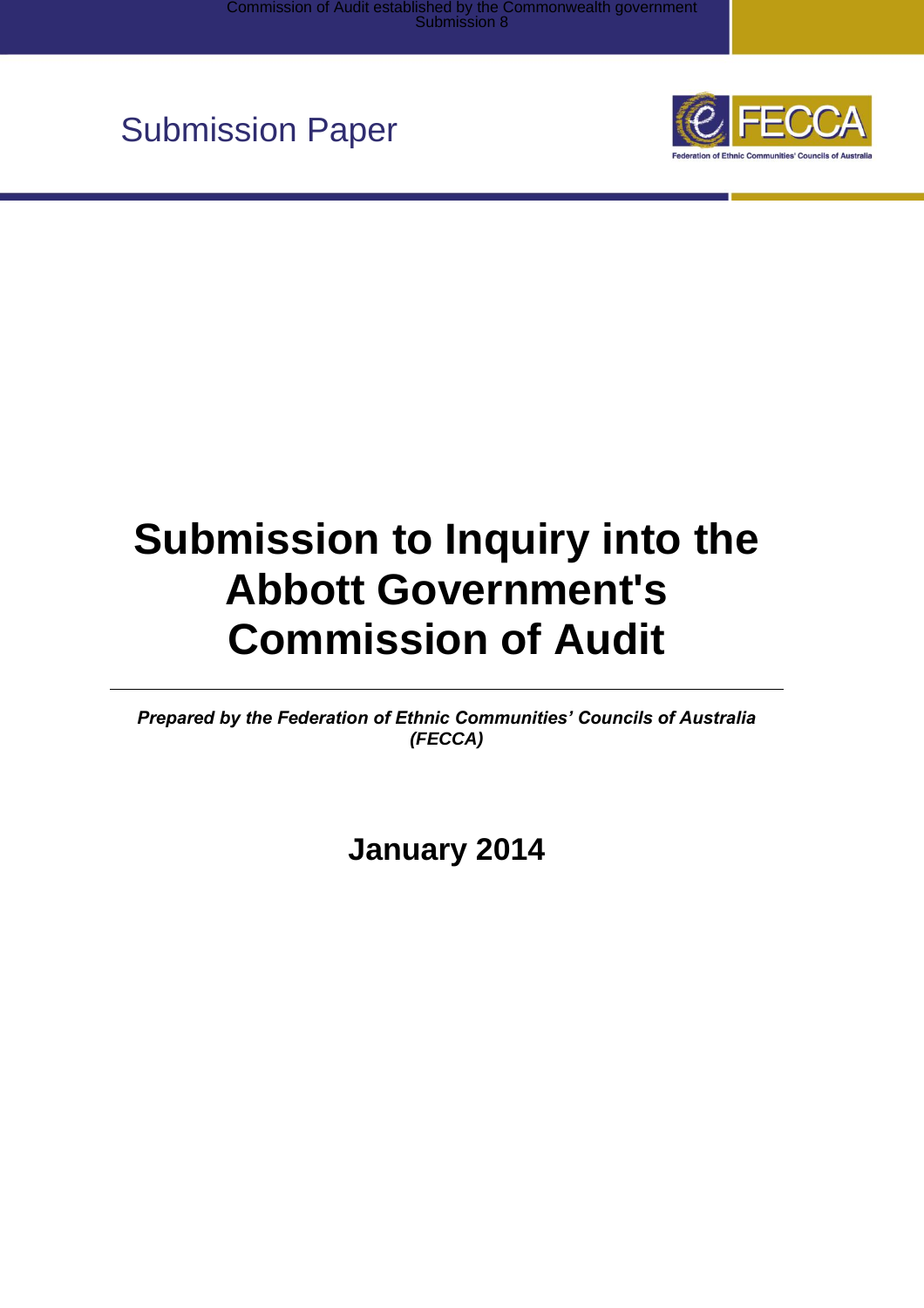

#### **Contents**

| a) | The nature and extent of any cuts or changes to government expenditure                                                                                                                                                                                |
|----|-------------------------------------------------------------------------------------------------------------------------------------------------------------------------------------------------------------------------------------------------------|
| b) | The effect of any proposed cuts or changes on the provision of services, programs                                                                                                                                                                     |
| c) | The effect of any proposed cuts or changes on the ability of the public service to                                                                                                                                                                    |
| d) | The effect of any proposed changes to the current split of roles and responsibilities<br>between the Commonwealth Government and state and territory governments on<br>the current levels of government expenditure, taxation and service delivery 11 |
| e) | The potential impact of any proposed revenue measures on the Budget and on<br>taxpayers, including access to services like health and education 12                                                                                                    |
| f  | The potential impact of any proposed cuts or changes to government expenditure or                                                                                                                                                                     |
| g) | The consistency of the Commission's recommendation with the Government's<br>commitments on spending on health, medical research, education, and defence                                                                                               |
| h) | The potential impact of any proposed cuts or changes on the structural budget                                                                                                                                                                         |
| i) | The potential impact that any proposed changes to Commonwealth budgeting<br>arrangements might have in undermining public confidence in the provision of                                                                                              |
| j) | The potential effects of any proposed cuts or changes on the Government's medium<br>to long term fiscal position, such as reducing future productivity, reducing the tax<br>base and government revenues, or increasing future demand for government  |
| k) |                                                                                                                                                                                                                                                       |
|    |                                                                                                                                                                                                                                                       |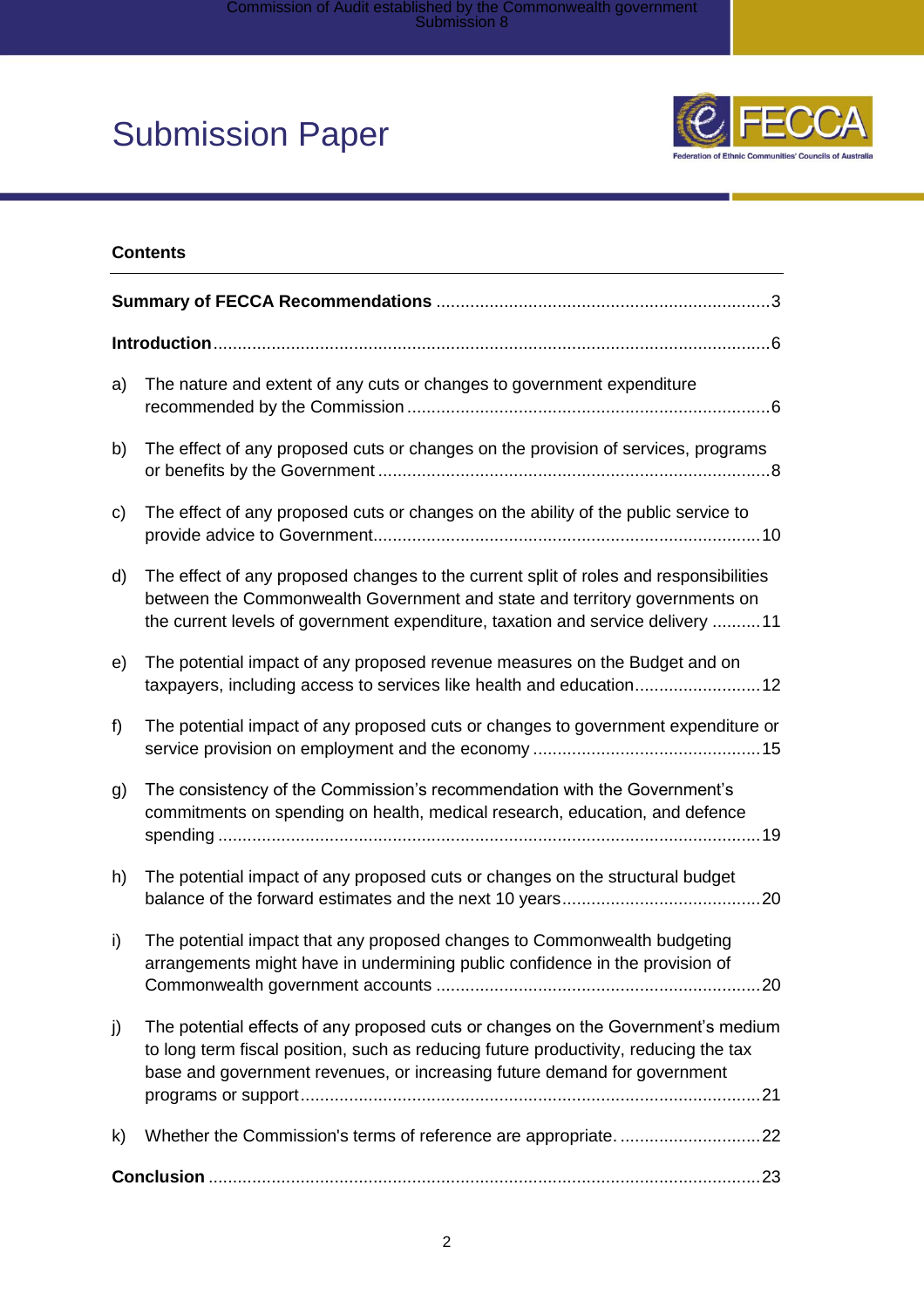

#### <span id="page-2-0"></span>**Summary of FECCA Recommendations**

**FECCA recommends that the Commission of Audit, and the Inquiry, in reviewing the recommendations of the Commission:**

- appreciate that CALD Australians are part of a disadvantage group that should be protected from further spending cuts;
- reinstate multiculturalism as a priority by ensuring that appropriate funding is maintained and allocated to programs aimed at fostering social inclusion and equitable access to services for CALD Australians;
- continue and advance its support for services, programs and benefits offered to CALD Australians, to prevent a decline in social inclusion and the provision of core services to disadvantages communities and individuals;
- maintain its commitment to the principles of access and equity through the implementation of Agency Multicultural Plans, and engages with communities and relevant organisations to receive regular feedback on the effectiveness of government policies, programs and services;
- entrench the enhancement of multicultural infrastructure in Commonwealth legislation through the development of a Multicultural Act;
- place structurally the coordination of access and equity and multicultural affairs within the Department of the Prime Minister and Cabinet;
- maintain the important role played by state level advocacy bodies in the ethnic aged care sector development, communication, stakeholder engagement and advice to the public service, regardless of any changes to the roles and responsibilities assumed at state or Commonwealth level;
- allocate funding for specifically targeted CALD health promotion programs;
- enhance interpreting and translating services, with particular emphasis on targeting them in response to local language requirements;
- support the need for outreach work in collaboration with community leaders to disseminate information about preventive health and health promotion;
- acknowledge the challenges facing CALD people in equitably accessing quality education and address these challenges through the allocation of funds to ensure the provision of educational services that are supportive, responsive and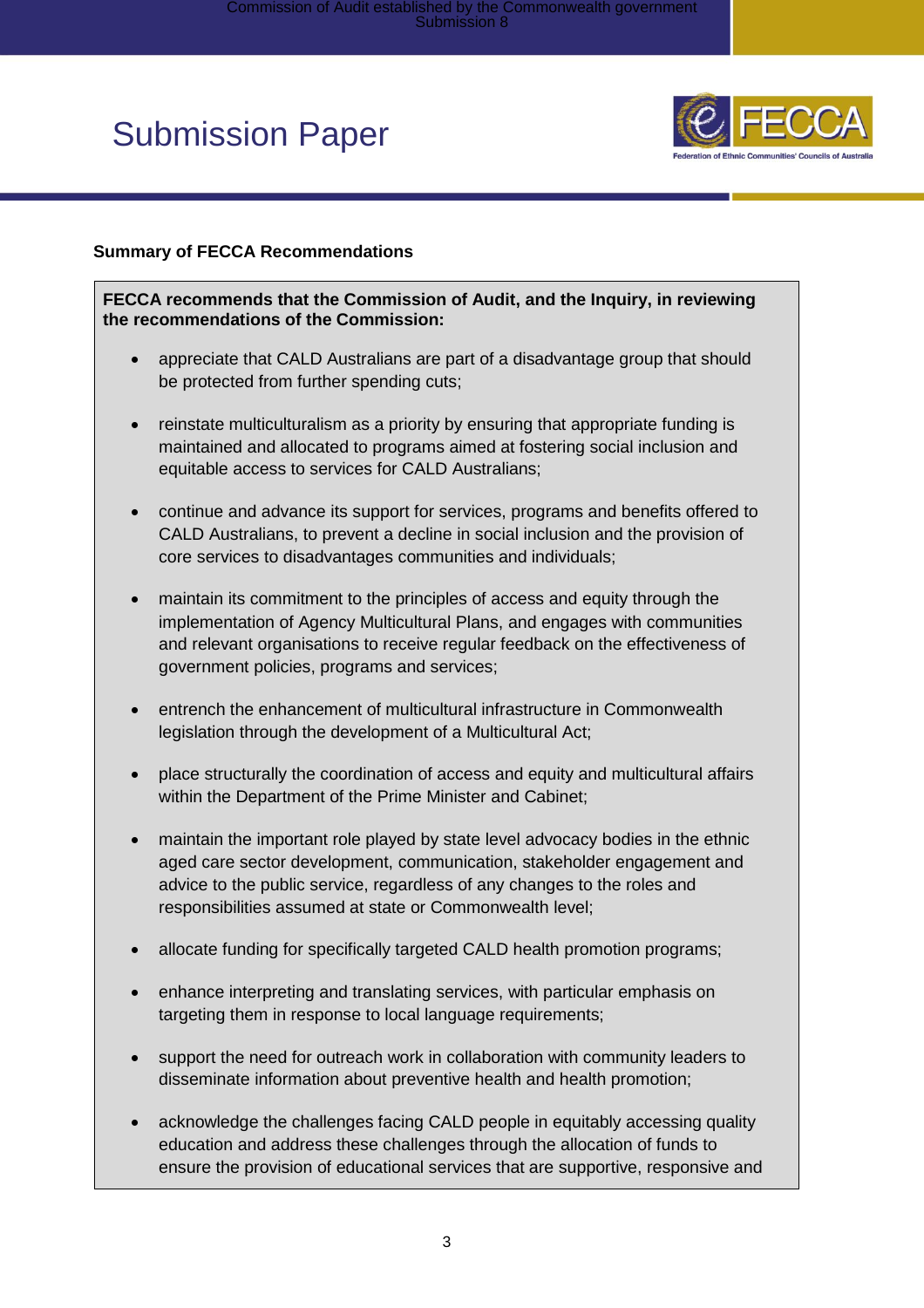

flexible in responding to specific needs of CALD youth;

- increase the funding for, and re-design of, AMEP in the context of the needs of newer immigrant communities by increasing hours and structuring classes in line with levels of English and cultural needs in order to respond to issues of illiteracy and other specific issues faced by refugees and newly arrived immigrants;
- via the Department of Industry continue to fund childcare services for children under school age of new arrivals undertaking AMEP and to review and increase the mechanism to ensure that all relevant new arrivals are made aware of it;
- extend employment assistance services to all newly arrived immigrants, regardless of visa type;
- establish large-scale mentoring and job experience programs for skilled immigrants (including skilled refugees) through government and business sponsorships, and provide career planning and counselling services to all migrants in vocational and further education;
- facilitate and support volunteering opportunities for immigrants and refugees to enable a smoother transition into the Australian workforce;
- facilitate support for study and skills training for young people including refugees and provide initial social services assistance to ensure people can survive while they study or seek appropriate employment;
- strengthen programs linking unskilled refugees to areas with rural labour shortages, which have proven successful;
- implement and support cultural competence training across all Government agencies and organisations funded by the Government. This should involve training staff to recognise and be able to assist in addressing specific barriers faced by CALD job-seekers, such as those associated with Job Services Australia;
- enable Job Services Australia to focus on teaching CALD job seekers about workplace requirements, expectations, and rights, including appropriate avenues for accessing and using appeal and complaint mechanisms. Workplace orientation and work placement programs should also be further resourced. In addition, assessment instruments, such as the Job Seeker Classification Instrument, should be enhanced in terms of cultural appropriateness;
- strengthen and resource post-employment support to assist CALD and new and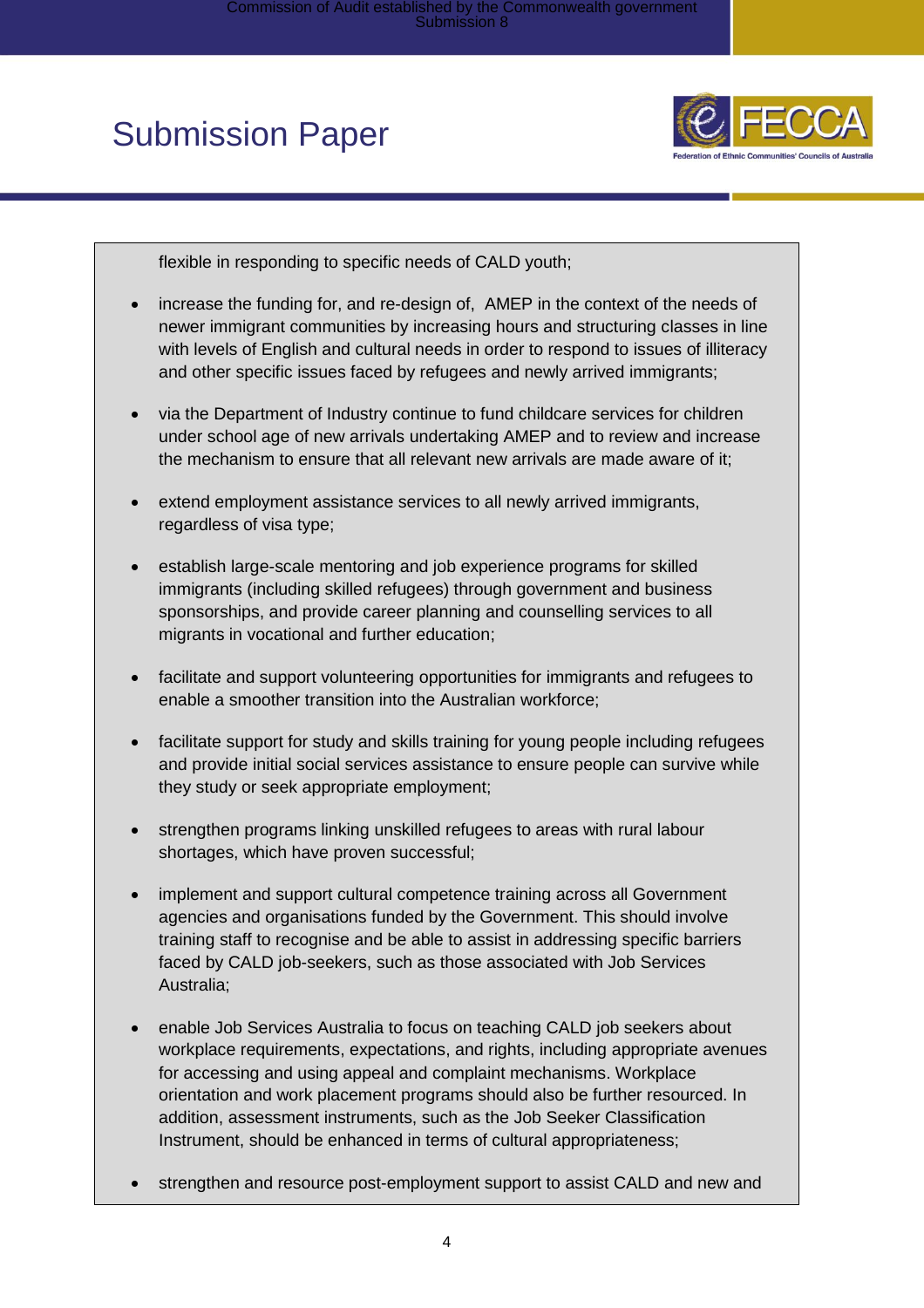

emerging communities workers to have sustainable and long-term employment;

- recognise the social and economic benefit of existing skills and trades from other cultures to Australia by supporting ethnic entrepreneurs to start new businesses that offer new products or services;
- dedicate funding specifically to increase immigrant and refugee employment over the forward estimates period;
- incorporate funds for readily accessible translating and interpreting services where needed;
- enable Government-funded service providers to up-skill cultural competencies area especially in the aged care work force;
- implement consumer-directed care in conjunction with moves to enhance health literacy;
- support increased awareness and understanding of Advanced Care Planning (ACP) for CALD communities through collaborative consultations with key stakeholders and service providers;
- support develop consultations to promote Mental Health and Suicide Prevention among CALD individuals and communities;
- develop targeted communications to encourage CALD communities to consider employment and training in Aged Care service delivery, especially for the development of a stable bi-lingual workforce;
- work with CALD communities and organisations, research organisations and other stakeholders to develop a program of research to inform equitable, quality, effective, inclusive and accessible aged care services to CALD communities;
- recognise that catering for the needs of a civil society is directly related to the effectiveness of efforts geared towards fostering economic development. As such, funding cuts that undermine this balance would, by extension, undermine public confidence; and
- recognise that cuts to core programs and services catering for CALD Australians will only result in increasing demand for these services to be even more comprehensive and focussed in their coverage and application in the future.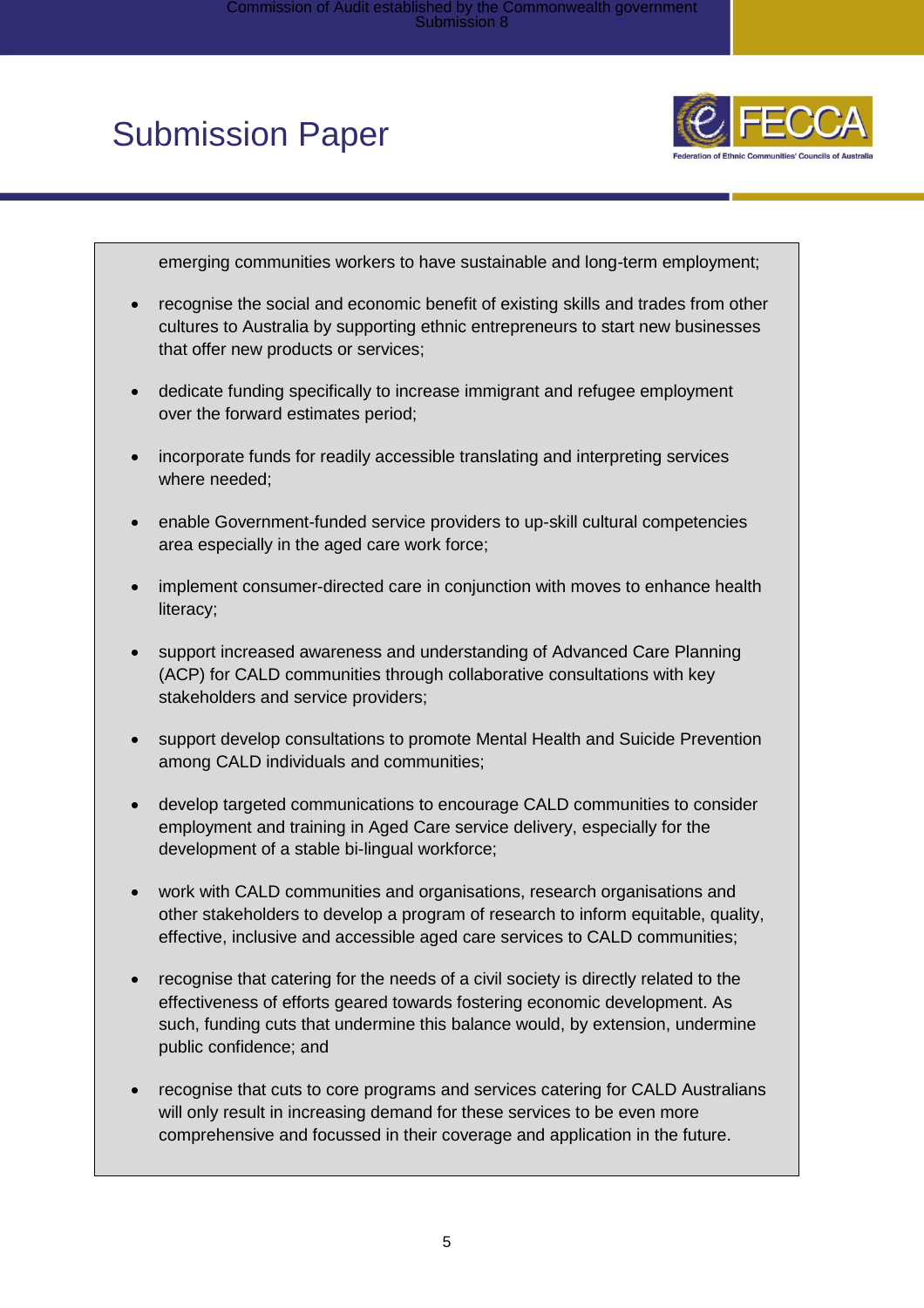

#### **Introduction**

The Federation of Ethnic Communities' Councils of Australia (FECCA) welcomes the opportunity to make a submission to the Senate Select Committee to the Inquiry into the Abbott Government's Commission of Audit.

FECCA is the peak national body representing Australians from culturally and linguistically diverse (CALD) backgrounds and strives to ensure that the needs and aspirations of CALD Australians are given proper recognition in public policy.

FECCA welcomes the establishment of the Commission of Audit and commends its effort to identify ways to balance the Commonwealth budget and foster economic growth. From FECCA's position, however, it is imperative that the Commission must exert due caution and do its utmost to anticipate the compound negative impact that spending cuts on core programs and services for CALD Australians are likely to have on such population groups that are already exposed to vulnerable circumstances.

The submission that follows is FECCA's response to the Terms of Reference guiding the Inquiry and provides a broad overview of key themes and issues that are of concern to FECCA's constituency. FECCA commends this submission to the Inquiry, for its consideration in interpreting and responding to the recommendations put forward by the Commission in its forthcoming report/s.

### <span id="page-5-0"></span>**a) The nature and extent of any cuts or changes to Government expenditure recommended by the Commission**

A significant proportion of services made available to, or specifically targeting, culturally and linguistically diverse communities are operated through grant programs outsourced by the government to organisations specialising in focussed service delivery. The purpose of these grants and the programs and services that they support is to ensure that CALD communities receive what may otherwise be difficult for them to access through mainstream services and agencies.

In this context, FECCA is concerned about prospective spending cuts and the redirection of funds away from important programs and services focussing on CALD Australians, given the associated negative impact on their social and economic wellbeing, particularly in the context of them being already disadvantaged or excluded groups, that should not be targeted for budget savings measures.

FECCA joins the Australian Council of Social Services (ACOSS), other peak bodies and service providers, in highlighting that spending cuts in areas such as health, education,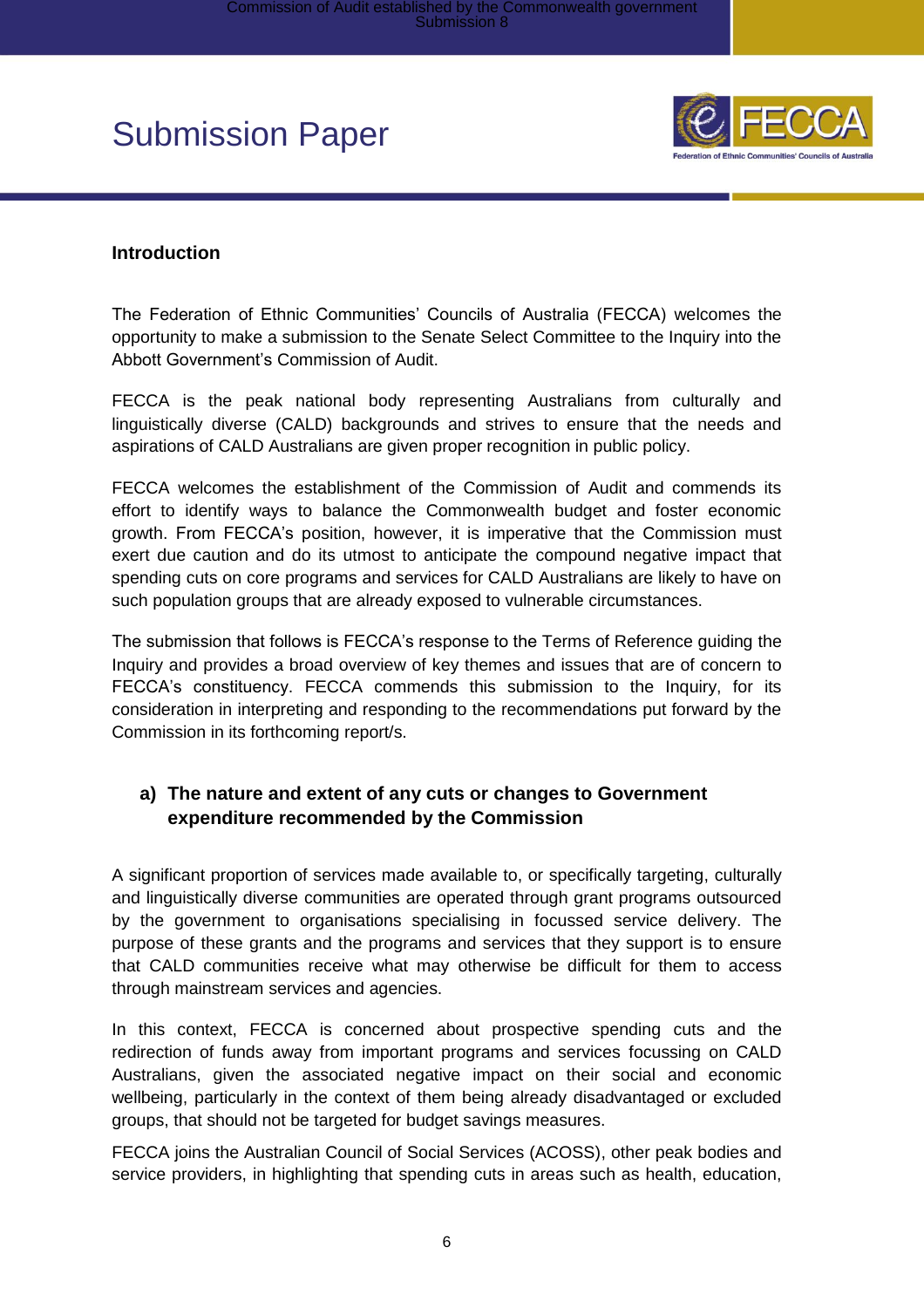$\overline{\phantom{a}}$ 



training, employment and social services also undermine overall productivity and economic growth.

Moreover, FECCA constituents are concerned that the multicultural agenda has been downgraded amongst Government's priorities, and that this may be further reflected in additional funding cuts pursued by the Commission. The multicultural sector already has experienced significant cuts in funding through the cessation of programs such as the Multicultural Communities Employment Fund (MCEF) and the Building Stronger Communities Fund (BSCF) and FECCA believes that further cuts in the sector will significantly impair efforts to foster social inclusion and cohesion, as well as equal access to services for all Australians.

In its capacity representing ethnic communities in Australia since 1979, FECCA recalls the unfortunate community experiences of the similar Hawke-Keating Government cuts in 1986 and 1987, which negatively impacted on ethnic communities across all major policy areas. Responding to community reaction and recognising the specific needs and vulnerability of immigrants and refugees facing significant governments programs cuts, the then Labour Government redressed that by introducing a new multicultural policy initiative which included an Access and Equity Strategy, the establishment of a National Office of Overseas Skills Recognition, the establishment of the Human Rights and Equal Opportunity Commission, and of an Office of Multicultural Affairs (OMA).<sup>1</sup>

The Office of Multicultural Affairs (OMA) created within the Department of the Prime Minister and Cabinet in 1987 was, in subsequent years (under the leadership of Professor Peter Shergold), instrumental in ensuring Australian Government decisions throughout the machinery of Government (including Cabinet submissions and determinations) reflected and advanced a specific focus on achieving access and equity to Government services and programs for all Australians, irrespective of their culture, linguistic background, race, colour or ethnic origin.

Drawing on previous developments within the multicultural sector, FECCA calls on the Australian Government to continue its support for multicultural affairs in Australia by allocating appropriate funding to strengthen social inclusion and equitable access to Government programs and services.

<sup>1</sup> Parliament of Australia, *Multiculturalism: a review of Australian policy statements and recent debates in Australia and overseas*, Research Paper no. 6 2010-11, available at [http://www.aph.gov.au/About\\_Parliament/Parliamentary\\_Departments/Parliamentary\\_Library/pub](http://www.aph.gov.au/About_Parliament/Parliamentary_Departments/Parliamentary_Library/pubs/rp/rp1011/11rp06) [s/rp/rp1011/11rp06](http://www.aph.gov.au/About_Parliament/Parliamentary_Departments/Parliamentary_Library/pubs/rp/rp1011/11rp06)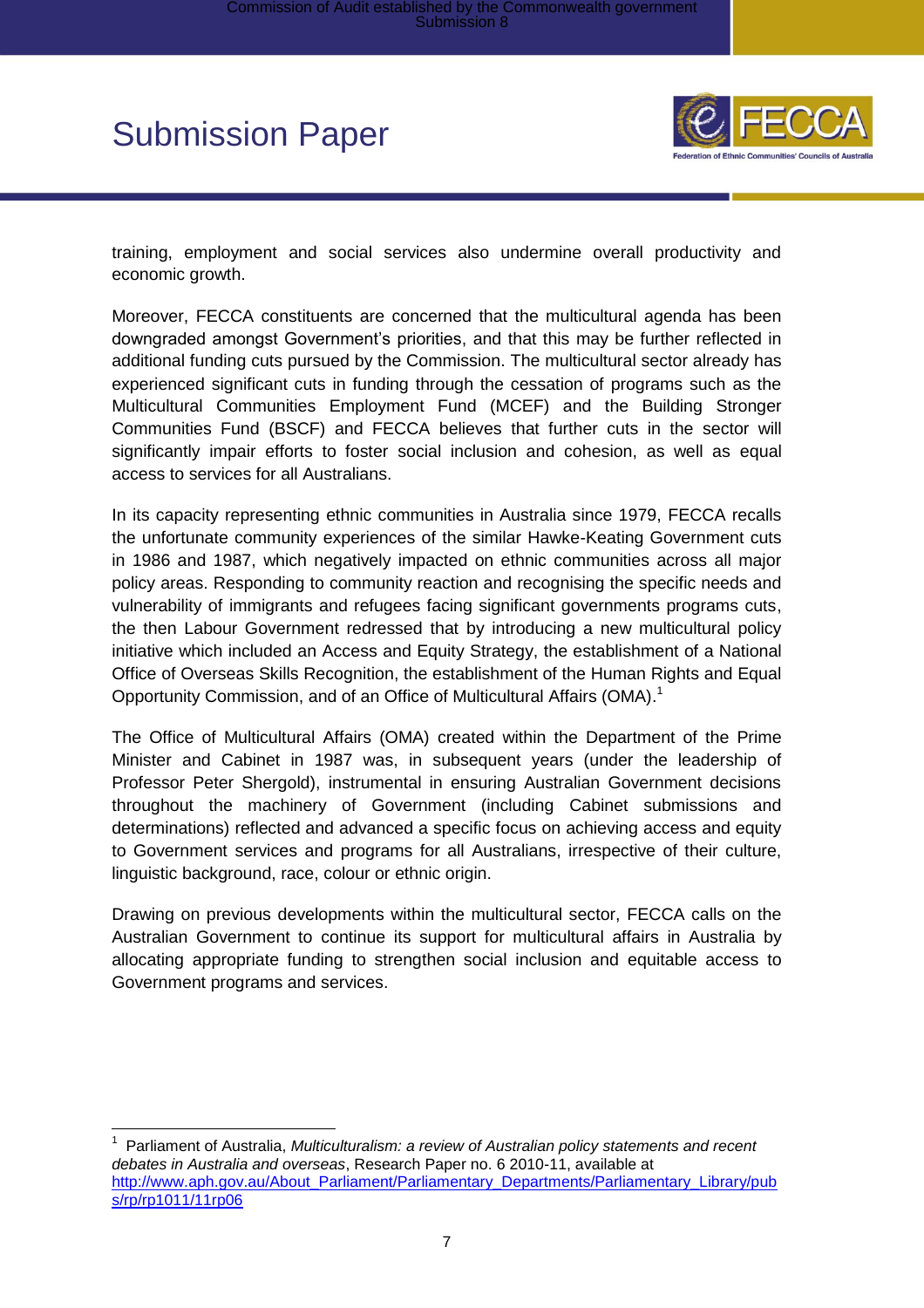

**FECCA recommends that the Commission of Audit, and the Inquiry, in reviewing the recommendations of the Commission:**

- appreciate that CALD Australians are part of a disadvantage group that should be protected from further spending cuts; and
- reinstate multiculturalism as a priority by ensuring that appropriate funding is maintained and allocated to programs aimed at fostering social inclusion and equitable access to services for CALD Australians.

### <span id="page-7-0"></span>**b) The effect of any proposed cuts or changes on the provision of services, programs or benefits by the Government**

FECCA believes that the provision of Government services and programs should be culturally adequate and equably accessible to all Australians, irrespective of their cultural, linguistic, or religious background. However, through its access and equity consultations with CALD communities, FECCA is aware that immigrants and refugees often face discrimination and other numerous challenges in accessing and benefiting from available Government services.

FECCA has advised the Government on several occasions of the necessity to allocate funds to improve overall cultural competency of service providers and to ensure that CALD people benefit from targeted services that address their specific needs. Despite significant efforts to implement a client-centred service delivery model based on cultural competency and the development of CALD-specific programs, grassroots feedback that FECCA has received demonstrates that the model is not always effectively implemented and requires continuous revision and improvement.

In this context, FECCA acknowledges the introduction of Agency Multicultural Plans (AMPs) in Government agencies and departments, and their aim to ensure a commitment to identifying priority actions, responsibilities, timelines and measurable targets through which to maximise the benefits of cultural diversity and enhance Government policies, programs and services. FECCA looks forward to following progress on implementation of all aspects of departmental and agency AMPs, and continuing engagement with Government on behalf of its constituency, to ensure that feedback is regularly provided on the effectiveness of Government policies, programs and services.

In its Pre-Budget Submission for 2014-15, FECCA advocated for the allocation of additional resources to more effectively support the implementation of *The People of*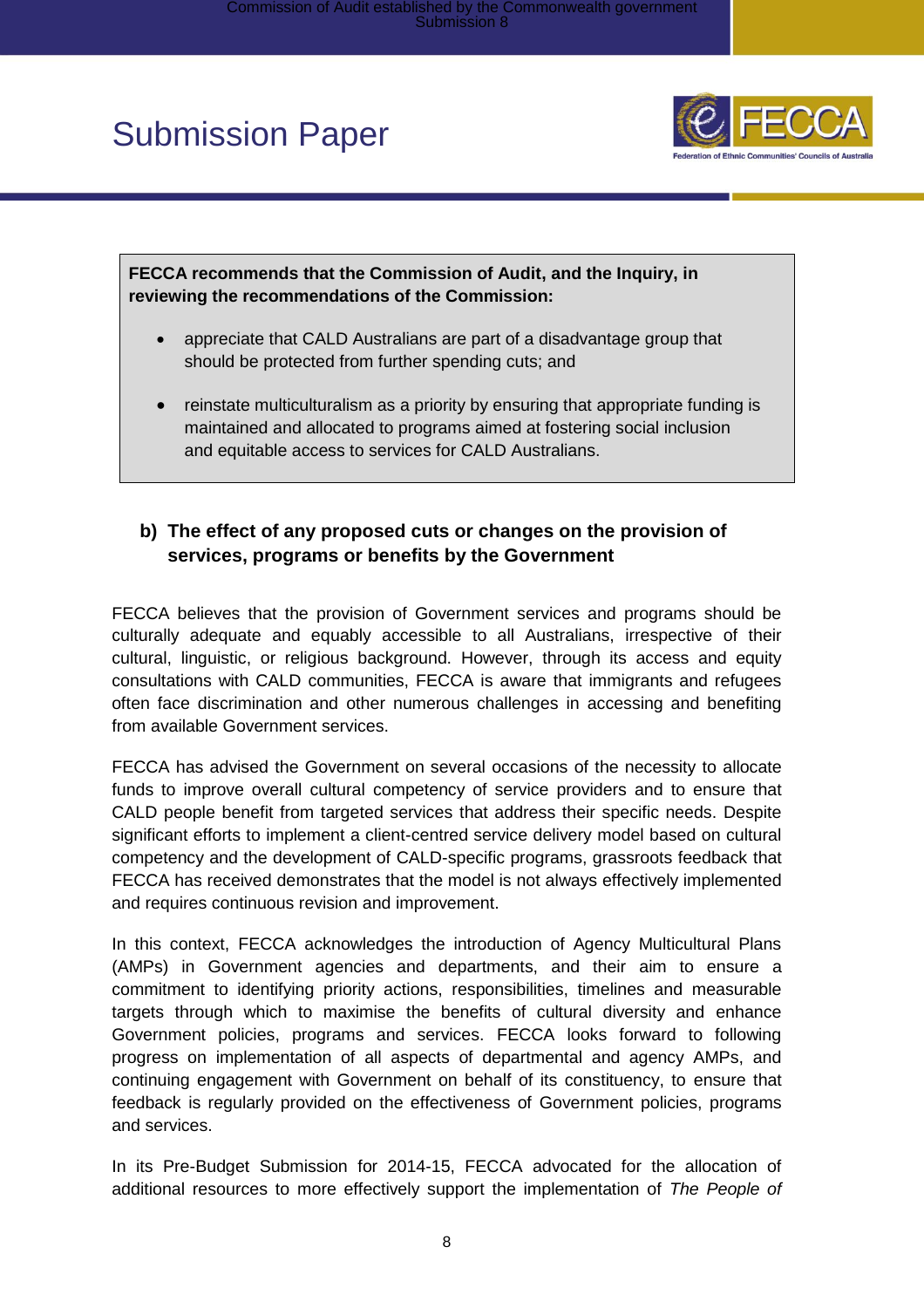

*Australia – Australia's Multicultural Policy.* The intention of this recommendation was to realise the policy's avowed commitment to strengthening cultural diversity, social cohesion and cultural competency in Government services and identifying ways through which to better promote the economic benefits of multiculturalism and respond to instances of intolerance and discrimination.

FECCA's latest Access and Equity report<sup>2</sup> for 2012-13 provided the Government with recommendations on how to improve service delivery and program efficiency by suggesting several key services and programs that could benefit from additional funding, such as Job Services Australia, the Adult Migrant English Program, child care services, health services or Centrelink.

For instance, the report suggests that investing in the development of cross-cultural communication skills and awareness of the Job Services Australia's staff, while also creating a CALD and/or refugee specific stream, will significantly improve overall service efficiency and customer satisfaction by ensuring that job placements are adequate and successful in the long term.

FECCA believes that reducing funding geared towards improving cultural competency of services and programs will significantly impair the Government's ability to deliver relevant, inclusive, cost effective and efficient services to all vulnerable Australians. Failing to cater for CALD Australians will economically and socially isolate an already disadvantaged group, while increasing the costs and efforts required to foster social inclusion and cohesiveness, address unemployment, mental health issues and overall economic productivity.

FECCA also supports the submission from ACOSS outlining that a Government initiative to cut spending by outsourcing service provision to private sector providers will negatively impact on the outcomes for the people and communities using those services.<sup>3</sup> Like ACOSS, FECCA believes that the provision of social services should be geared toward effectiveness and efficiency which can best be achieved by ensuring that those services respond to local needs, are community-based, have knowledge of the local problems and address the local needs in a targeted and appropriate manner. Looking at saving costs through outsourcing the provision to the private sector creates a risk of devaluing the quality of the service by failing to cater to its customers' complex

 2 Federation of Ethnic Communities' Councils of Australia (FECCA), 2013, *Multicultural Access and Equity: Strengthening Connections between Communities and Services.* Available at: [http://www.fecca.org.au/images/stories/documents/Submissions/2013/fecca\\_multicultural\\_access](http://www.fecca.org.au/images/stories/documents/Submissions/2013/fecca_multicultural_access_equity_report_june2013.pdf) [\\_equity\\_report\\_june2013.pdf](http://www.fecca.org.au/images/stories/documents/Submissions/2013/fecca_multicultural_access_equity_report_june2013.pdf) 

<sup>3</sup> Australian Council of Social Services, *Balancing the Budget - Submission to the Commission of Audit*, November 2013, p.12, available at

[http://www.acoss.org.au/images/uploads/ACOSS%20Commission%20of%20Audit%20Submissio](http://www.acoss.org.au/images/uploads/ACOSS%20Commission%20of%20Audit%20Submission_FINAL.pdf) [n\\_FINAL.pdf](http://www.acoss.org.au/images/uploads/ACOSS%20Commission%20of%20Audit%20Submission_FINAL.pdf)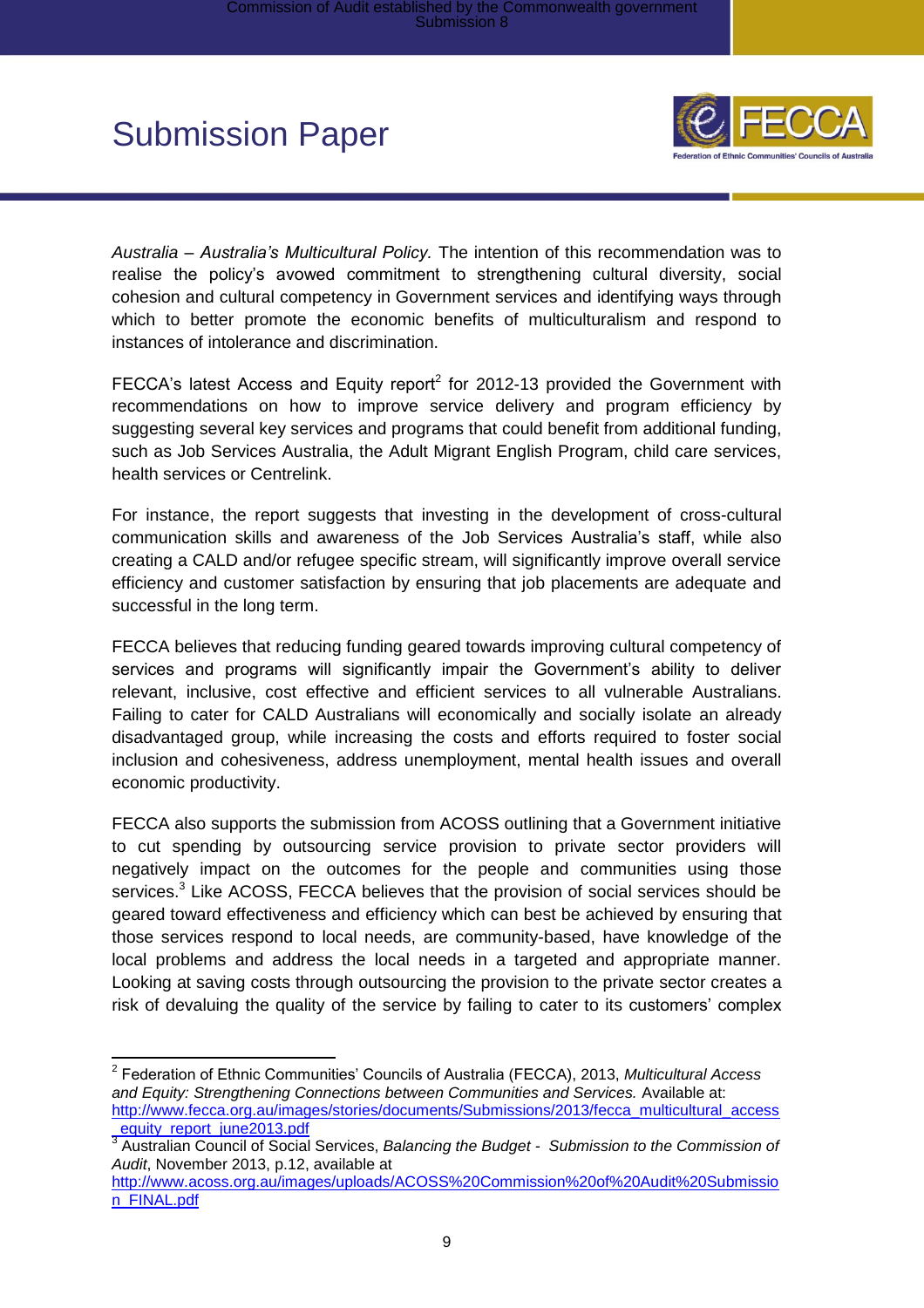

needs, by reducing accessibility and community trust in the service and by detrimentally impacting on overall outcomes for the consumer.

#### **FECCA recommends that the Government:**

- continue and advance its support for services, programs and benefits offered to CALD Australians, to prevent a decline in social inclusion and the provision of core services to disadvantages communities and individuals; and
- maintain its commitment to the principles of access and equity through the implementation of Agency Multicultural Plans, and engages with communities and relevant organisations to receive regular feedback on the effectiveness of government policies, programs and services.

### <span id="page-9-0"></span>**c) The effect of any proposed cuts or changes on the ability of the public service to provide advice to Government**

The ability of the Government to develop and implement informed and targeted public policies relies on the ability of the public service to provide expert and accurate advice by having in place the infrastructure to receive feedback, identify issues and recommend measures for improved outcomes.

FECCA has continued to express its constituents' concern over the perceived downgrading of multicultural issues on the current Government's agenda, reflected by the removal of multicultural affairs as a core Ministerial portfolio. By incorporating multicultural affairs into the mainstream social services portfolio, the Government is perceived as diminishing its ability to receive informed and targeted advice around core issues concerning CALD Australians. Removing the focus on multiculturalism positions the Government at risk of failing to address the needs of CALD Australians and conversely, overlooking the complex and specific challenges that they face.

Furthermore, FECCA believes that the decision to include multicultural affairs under the mainstream Department of Social Services portfolio may fail to provide the necessary infrastructure and means through which to identify policy shortages and dysfunctional programs specifically affecting CALD Australians. Additional proposed spending cuts affecting the Department of Social Services and community development programs will further hinder the development of CALD-specific streams within the public service.

It is for such reasons that FECCA repeatedly has argued, and continues to argue, for the coordination of access and equity and multicultural affairs to be placed within the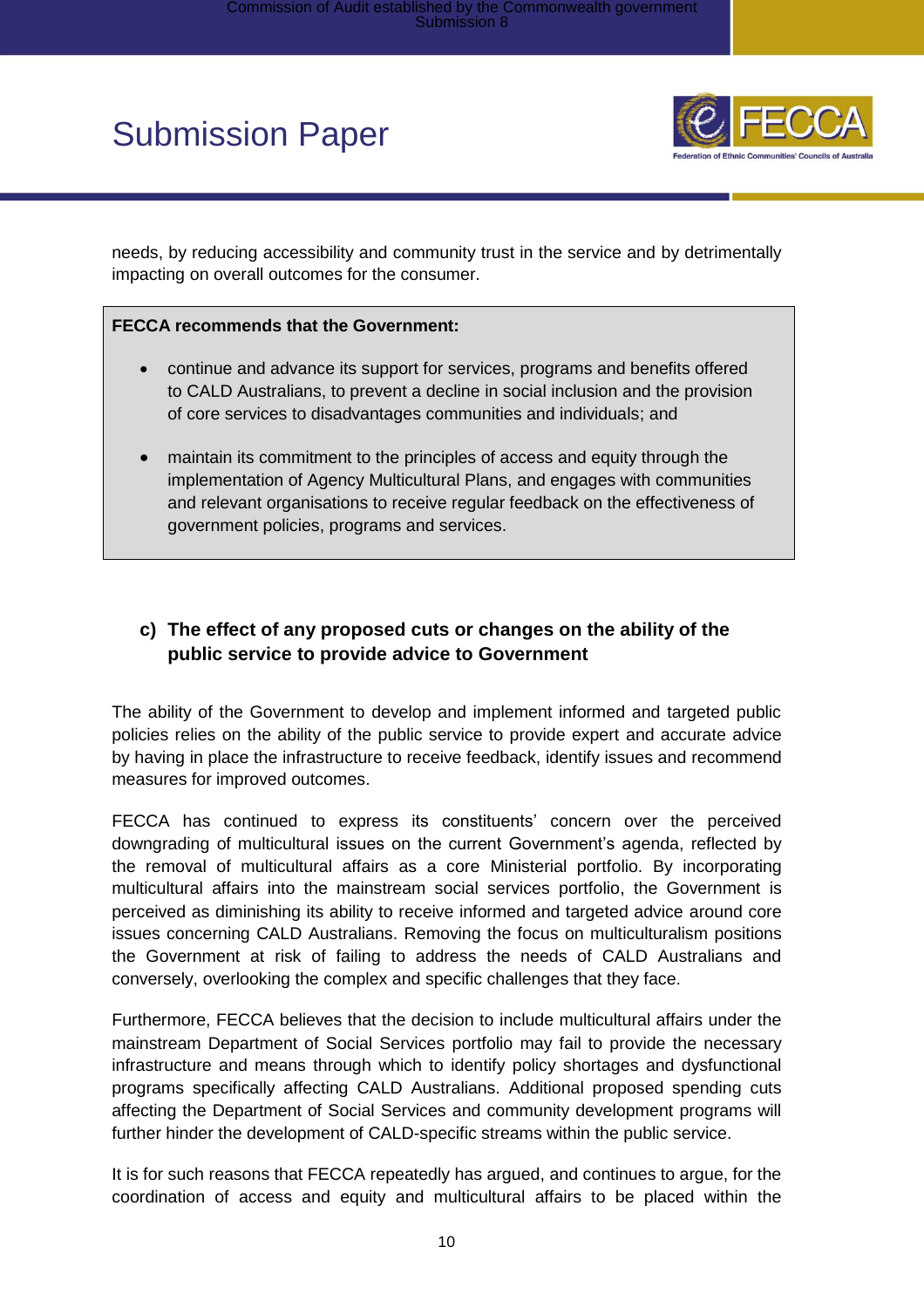

Department of the Prime Minister and Cabinet, achieving greater efficiencies and effectiveness in service delivery across Australian Government departments and agencies.

**FECCA recommends that,** in order to cement ongoing institutionalised support for a multicultural, functional and inclusive society, the Australian Government:

- entrench the enhancement of multicultural infrastructure in Commonwealth legislation through the development of a Multicultural Act; and
- place structurally the coordination of access and equity and multicultural affairs within the Department of the Prime Minister and Cabinet.
- <span id="page-10-0"></span>**d) The effect of any proposed changes to the current split of roles and responsibilities between the Commonwealth Government and state and territory governments on the current levels of government expenditure, taxation and service delivery**

FECCA acknowledges that effective service delivery should be informed by, and often coordinated at, state and territory level to ensure that services are based on knowledge of local needs, are therefore targeted more efficiently. However, the Commonwealth Government should assume responsibility to provide the infrastructure necessary to develop core policies.

FECCA has received feedback related to the new Home and Community Care (HACC) arrangements whereby the Australian Government assumes responsibility for the HACC Program that provides support for older people. State-based ethnic and multicultural councils have been providing advice to the state level public services on diversity planning in aged care that has led to positive outcomes with improved culturally responsive HACC aged care policies and programs. It is important that the existing culturally responsive aged care programs in ethnic and multicultural community-based organisations are continued under the coordination of the Commonwealth Government in order to minimise any service delivery disruption.

FECCA believes that any efforts to centralise service delivery should ensure that the remoteness from the local situation will not affect the quality of the service provided and that policies will not overlook the situation on the ground by imposing a mainstream and standardised approach.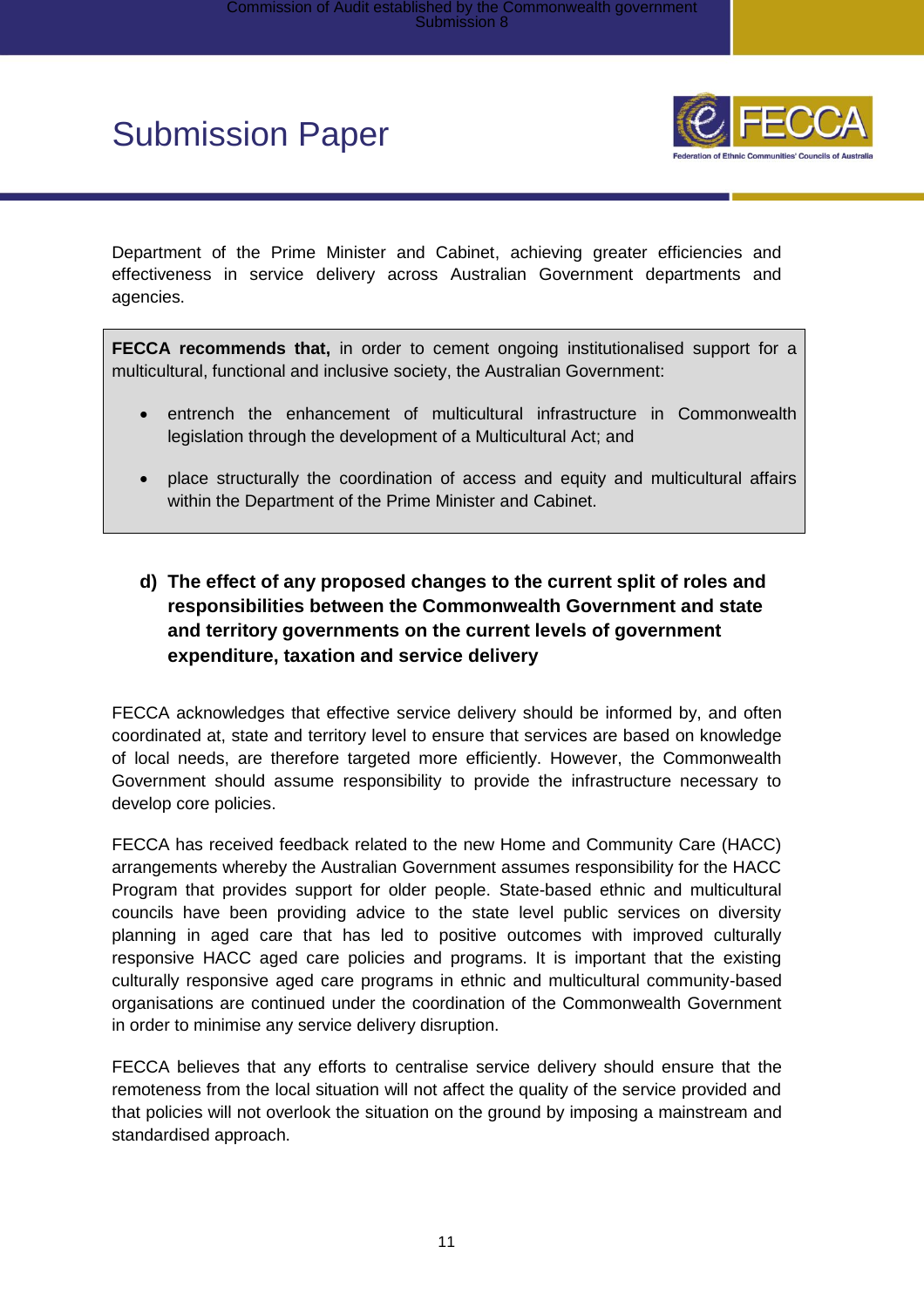

#### **FECCA recommends that:**

• the important role played by state level advocacy bodies in the ethnic aged care sector development, communication, stakeholder engagement and advice to the public service be maintained regardless of any changes to the roles and responsibilities assumed at state or Commonwealth level.

### <span id="page-11-0"></span>**e) The potential impact of any proposed revenue measures on the Budget and on taxpayers, including access to services like health and education**

Equitable access to health and education is paramount for the wellbeing of immigrants and refugees in Australia. There are, however, several challenges that remain unaddressed which impair CALD Australians in their ability to benefit from these services. Overcoming the barriers faced by people from CALD communities requires further investment to ensure that CALD-specific needs are catered for.

#### **Access to health**

In addition to the cultural competency of health services, ongoing issues in the health sector that require increased investment are related to health literacy, language and communication issues. Failing to address communication barriers through appropriate funding for translation and other support services, especially through the provision of telephone help or other online options, will negatively affect information provision and health literacy improvements for CALD people.

Information dissemination is increasingly being affected by the initiative to move to electronic health records. Despite being seen a cost-effective strategy, this change will negatively affect the most disadvantaged communities that lack digital literacy or access to digital infrastructure. In an effort to overcome these barriers and to complement the already existing means, FECCA believes that it is important that the Government also undertakes outreach work in collaboration with community leaders to disseminate information about preventive health and health promotion.

The recent intake of humanitarian immigrants from areas of conflict means that many new and emerging communities in Australia have torture and trauma backgrounds, which render them susceptible to mental health issues, and in need of culturally sensitive and appropriate support services. Feedback from the community shows great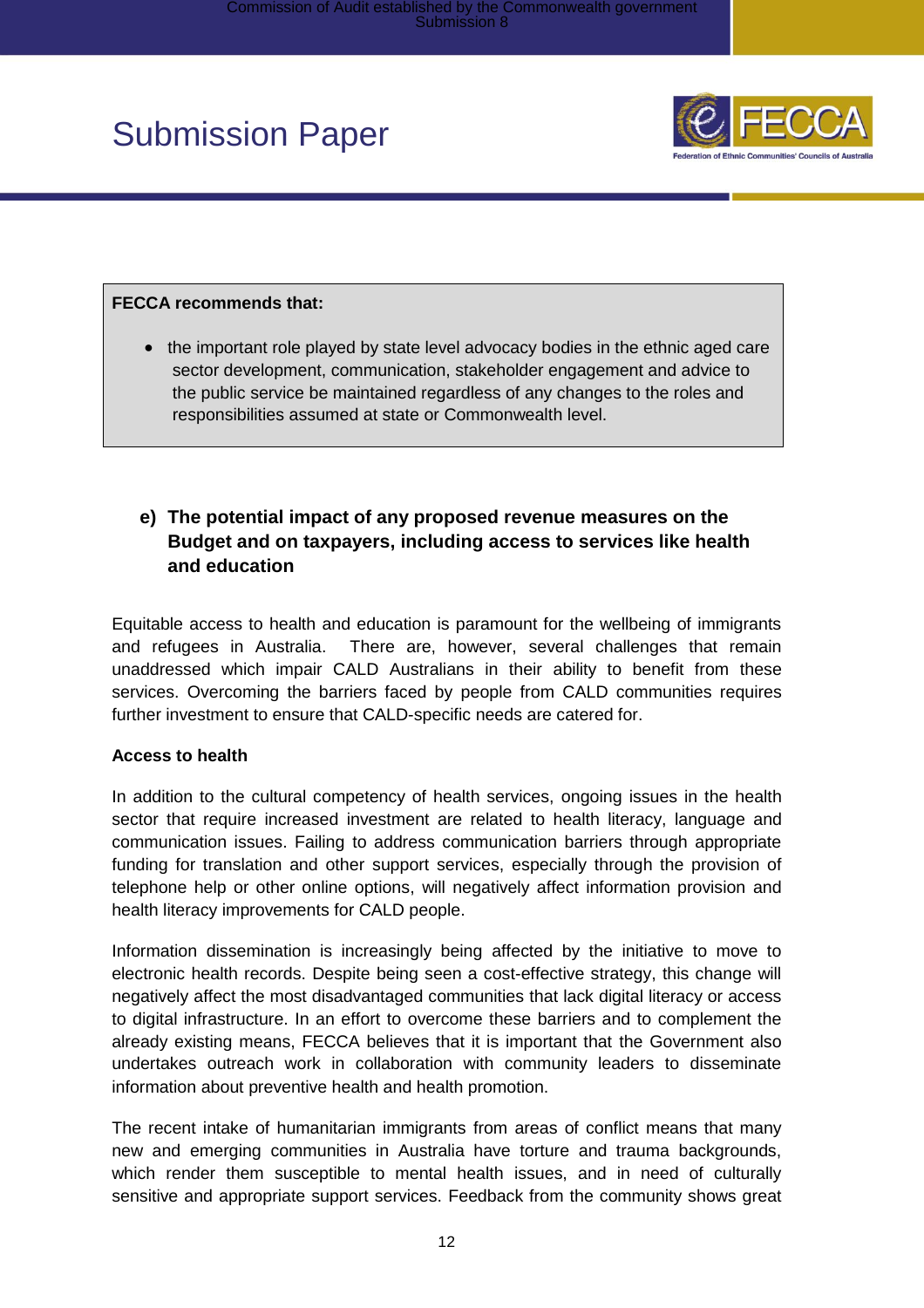

concerns over the Government's recent decision to disband the Immigration Health Advisory Group (IHAG) which is a step backwards in ensuring that asylum seekers and refugees receive appropriate health care. Failing to appropriately address the mental health needs of the most recent entrants has significant risks and costs in the long term as it will delay if not hinder this vulnerable group's ability to become productive participants in society.

FECCA believes it is important that the Government allocates mental health funding support and broaden community education and outreach programs to counter stigma and other barriers to engaging with mental health services, with a focus on those particularly vulnerable to mental health issues such as the aged, newly-arrived, youth, homeless, and those with torture and trauma backgrounds.

FECCA is also concerned about discussions to introduce a fee for visiting a General Practitioner. FECCA believes that additional charges will further deter disadvantaged CALD people from seeking preventative medical advice and will only add to the already large range of barriers to accessing health including languages, cultural beliefs, lack of trust or poor health literacy. A National Health Performance Authority report shows that there is already a large proportion of the population who avoids seeking early medical advice because it cannot afford it, which leads to an increased demand for acute treatment in emergency departments.<sup>4</sup>

#### **FECCA recommends that the Australian Government:**

- allocate funding for specifically targeted CALD health promotion programs;
- enhance interpreting and translating services, with particular emphasis on targeting them in response to local language requirements; and
- support the need for outreach work in collaboration with community leaders to disseminate information about preventive health and health promotion.

#### **Access to education**

  $4$  National Health Performance Authority, New MyHealthyCommunities website reveals extent of cost barriers, Media Release, 20 June 2013, available at [http://www.nhpa.gov.au/internet/nhpa/publishing.nsf/Content/Media-Release-New-](http://www.nhpa.gov.au/internet/nhpa/publishing.nsf/Content/Media-Release-New-MyHealthyCommunities-website-reveals-extent-of-cost-barriers/$file/NHPA_HC_Report_Patient_Exp_Media_Release_June_2013.pdf)[MyHealthyCommunities-website-reveals-extent-of-cost-](http://www.nhpa.gov.au/internet/nhpa/publishing.nsf/Content/Media-Release-New-MyHealthyCommunities-website-reveals-extent-of-cost-barriers/$file/NHPA_HC_Report_Patient_Exp_Media_Release_June_2013.pdf)

[barriers/\\$file/NHPA\\_HC\\_Report\\_Patient\\_Exp\\_Media\\_Release\\_June\\_2013.pdf](http://www.nhpa.gov.au/internet/nhpa/publishing.nsf/Content/Media-Release-New-MyHealthyCommunities-website-reveals-extent-of-cost-barriers/$file/NHPA_HC_Report_Patient_Exp_Media_Release_June_2013.pdf) and Sue Dunlevy, 'Health groups fear \$5 GP fee will hit hospital emergency departments', *News Limited Network*, 29 December 2013, available at [http://www.news.com.au/lifestyle/health/health](http://www.news.com.au/lifestyle/health/health-groups-fear-5-gp-fee-will-hit-hospital-emergency-departments/story-fneuz9ev-1226791543887)[groups-fear-5-gp-fee-will-hit-hospital-emergency-departments/story-fneuz9ev-1226791543887](http://www.news.com.au/lifestyle/health/health-groups-fear-5-gp-fee-will-hit-hospital-emergency-departments/story-fneuz9ev-1226791543887)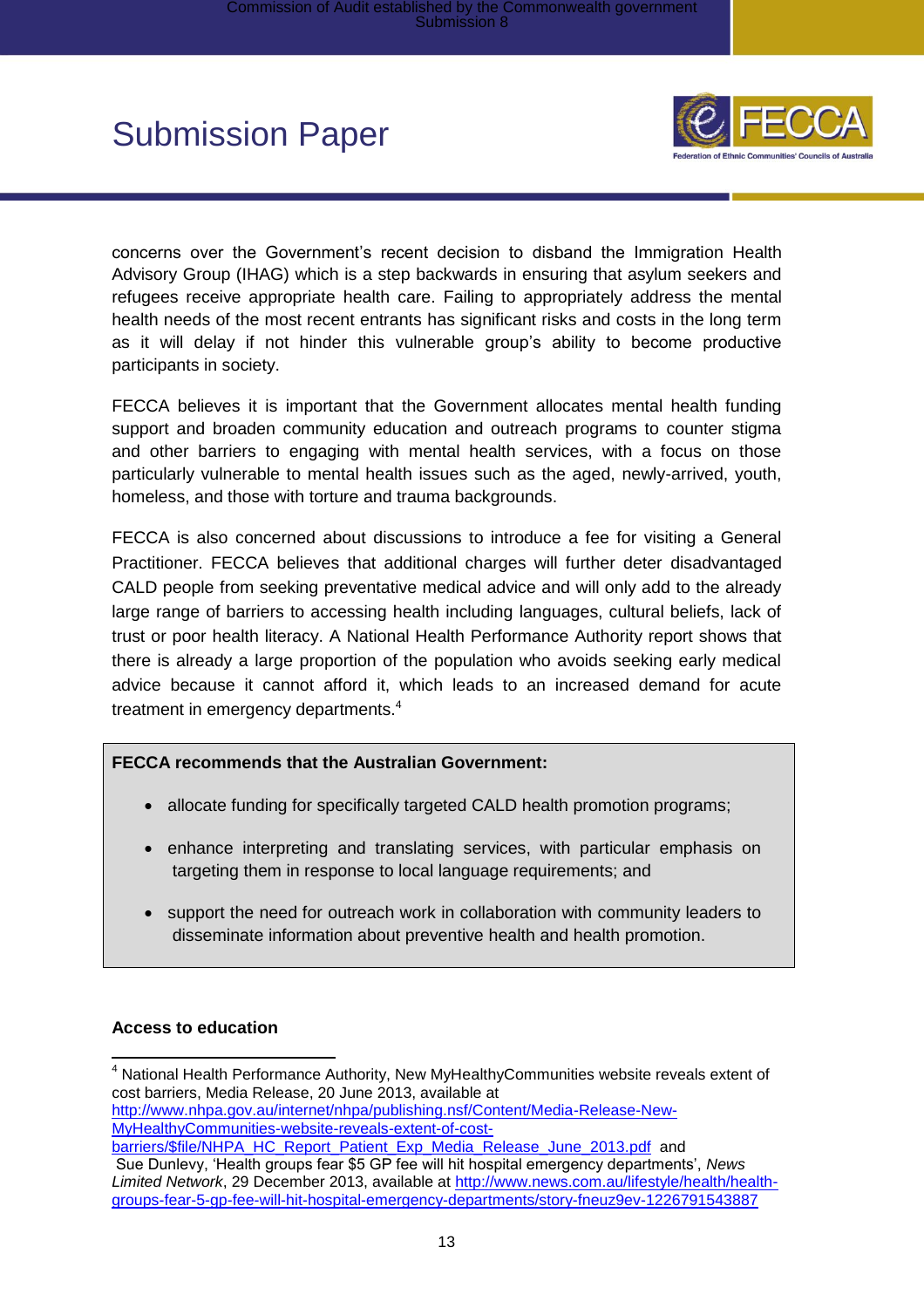

Allocating appropriate funding to ensure the improvement of educational outcomes for children from non-English speaking and/or culturally diverse backgrounds should be amongst the key priorities of any proposed reforms funding of the education system. FECCA is concerned that the current education funding system, whereby public schools attended by disadvantaged students could receive less funding than private schools, is detrimental to those groups in the community who need additional resources the most.

FECCA believes that all children, youth and adults have the right to seek and acquire a quality education to fulfill career and life ambitions and people CALD backgrounds should receive necessary assistance in achieving these basic entitlements. CALD people face several challenges to accessing meaningful education, including language barriers, low literacy levels, lack of familiarity with the Australian schooling system, low digital literacy, lack of family support or family obligations, lack of transport, cultural beliefs or gaps in training or disrupted education due to lack of opportunities/refugee experience in country of origin. These factors impact significantly on the ability of refugees and immigrants to successfully participate in language and education programs.

FECCA believes that the complexity of these factors can only be addressed by an education system that is flexible and responsive to the learning needs of refugees and immigrants and an understanding of their specific circumstances.

FECCA considers that language is key to facilitating empowered participation for all Australians. However, the complexity of language acquisition is underestimated in the current programs such as the Adult Migrant English Program (AMEP). FECCA's annual Access and Equity consultations indicate that the duration, the training modes and the lack of bilingual teachers in Government-funded English language training courses can result in a number of learners acquiring very few skills in English after these courses. It is clear that this major program requires additional resources in order to better support new immigrants to learn English.

FECCA believes the Government should address the low uptake of language and training programs among new and emerging communities by increasing people's awareness of available programs and entitlements, designing more flexible programs that are tailored to the religious values of particular communities and are suited to students with low levels of literacy, and by addressing related issues such as difficulty in accessing transport and childcare.

AMEP clients with children under school age should be eligible to have their childcare needs funded by the Australian Government. However, FECCA is concerned that the Government is not adequately ensuring that all new arrivals eligible for AMEP who have young children are being reached by service providers and being made aware of the provision of childcare assistance.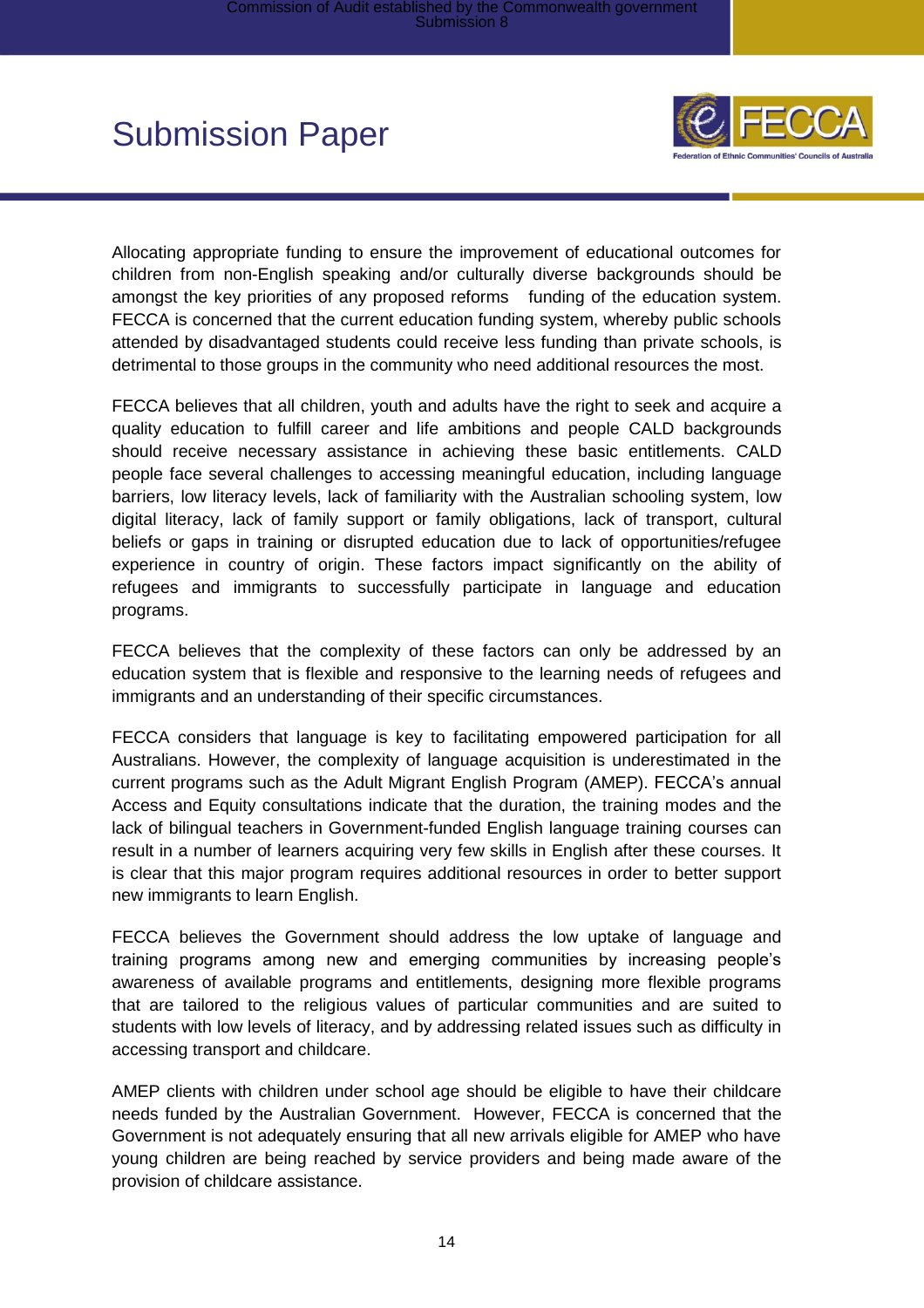

Moreover, the affordability of both university and TAFE education is steadily rising, and many recently arrived immigrants are not eligible for higher education loans. The increasing cost of TAFE education is concerning as TAFE has been shown to be a critical springboard for self-determination and participation in society.

#### **FECCA recommends that the Australian Government:**

- acknowledge the challenges facing CALD people in equitably accessing quality education and address these challenges through the allocation of funds to ensure the provision of educational services that are supportive, responsive and flexible in responding to specific needs of CALD youth;
- increase the funding for, and re-design of, AMEP in the context of the needs of newer immigrant communities by increasing hours and structuring classes in line with levels of English and cultural needs in order to respond to issues of illiteracy and other specific issues faced by refugees and newly arrived immigrants; and
- via the Department of Industry continue to fund childcare services for children under school age of new arrivals undertaking AMEP and to review and increase the mechanism to ensure that all relevant new arrivals are made aware of it.

### <span id="page-14-0"></span>**f) The potential impact of any proposed cuts or changes to Government expenditure or service provision on employment and the economy**

Failing to support vulnerable groups seeking to participate in the workforce has a negative impact on overall unemployment rates and the economic growth, given the potential contribution that such individuals can make in broadening the skill and experience base reflected by the Australian workforce. Investing in skills development and employment support for the most disadvantaged jobseekers in order to foster overall economic growth should be a priority for the Australian Government and a key recommendation of the Commission of Audit.

Unemployment or underemployment amongst CALD Australians have a significant negative impact on the health, happiness and general wellbeing, including such issues as social isolation, exclusion and mental health issues, the creation of ethnic enclaves, higher school drop-out rates for CALD youth, homelessness, higher rates of incarceration, and lower overall health outcomes all of which inhibit social cohesion.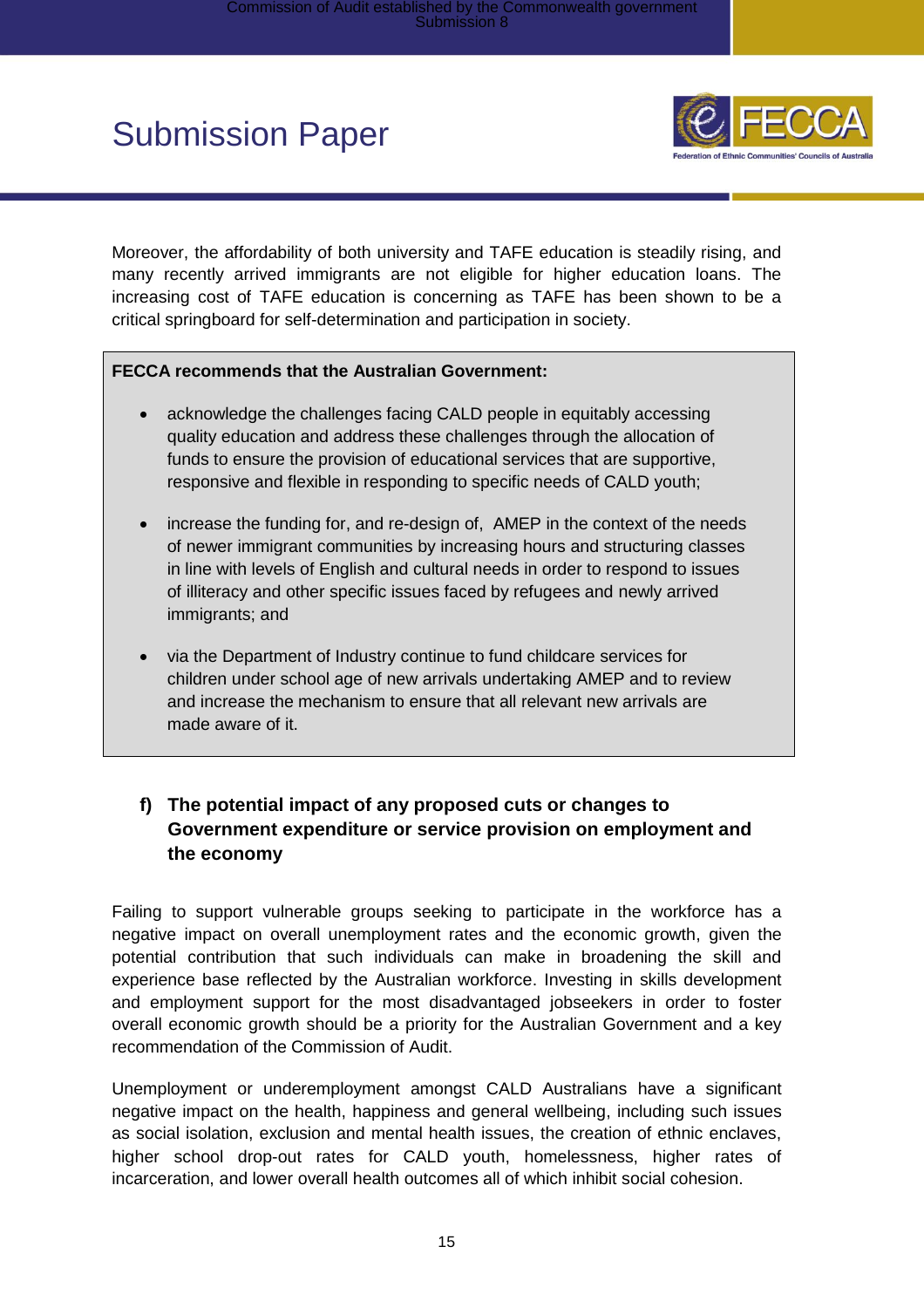

The negative impacts of Australia's insecure employment on CALD employees not only affects individuals and their workplaces but, on a much larger scale, impacts Australia's productivity, welfare systems and social cohesion, as unemployment and poverty not only cause reliance on the welfare system but also a range of associated costs such as potential need for mental health or law enforcement services.

In the same time, improved employment outcomes for the most vulnerable groups have a significant economic benefit. Research has shown that immigrants contribute more in taxes than they consume in government goods and services<sup>5</sup>, therefore their contribution should be valued and their participation in the workforce encouraged. Creating the conditions to facilitate equal employment opportunities for all Australians does involve outlay before recuperation of such monies via taxation, however in the long-term, high employment participation and halting the perpetuation of poverty also brings economic benefits.

FECCA believes that Australia must strive for consistent, targeted and culturally and linguistically appropriate employment support for CALD job seekers, as well as actively work to address the distinct barriers faced by different CALD communities and groups in gaining and retaining employment. The risks of failing to allocate sufficient funding to support immigrants to achieve successful employment outcomes must be recognised.

Higher unemployment amongst immigrants occurs for a range of reasons, including discrimination, limited language skills and education, overseas qualifications not being recognised, and a lack of local experience, training, and labour market knowledge. Unemployment rates can also increase as a result of volatility in certain industries such as manufacturing $^6$ , where immigrants are disproportionately represented.

Humanitarian entrants often face additional or exacerbated barriers to employment more so than skilled immigrants, and, in correlation to the latter, tend to experience higher rates of unemployment. Graeme Hugo's 2011 report, *Economic, Social and Civic Contributions of First and Second Generation Humanitarian Entrants,* highlighted that humanitarian entrants have significantly higher rates of unemployment as compared to immigrants of other visa categories.

Ethnic and multicultural organisations expressed their concern that loss of funding for employment programs targeting immigrants and refugees might lead to a failure to

<sup>—&</sup>lt;br>5 Department of Immigration and Citizenship, *Submission to the DEEWR Issues Paper: Employment Services- Building on Success*, March 2013, available at

[https://submissions.deewr.gov.au/sites/submissions/BuildingonSuccess/Documents/DIAC\\_b.pdf](https://submissions.deewr.gov.au/sites/submissions/BuildingonSuccess/Documents/DIAC_b.pdf) 6 Australian Bureau of Statistics (ABS). 2013. *Australian Labour Market Statistics, July 2013.*  Available at:

[http://www.abs.gov.au/ausstats/abs@.nsf/Latestproducts/6105.0Feature%20Article1July%20201](http://www.abs.gov.au/ausstats/abs@.nsf/Latestproducts/6105.0Feature%20Article1July%202013?opendocument&tabname=Summary&prodno=6105.0&issue=July%202013&num=&view) [3?opendocument&tabname=Summary&prodno=6105.0&issue=July%202013&num=&view=](http://www.abs.gov.au/ausstats/abs@.nsf/Latestproducts/6105.0Feature%20Article1July%202013?opendocument&tabname=Summary&prodno=6105.0&issue=July%202013&num=&view)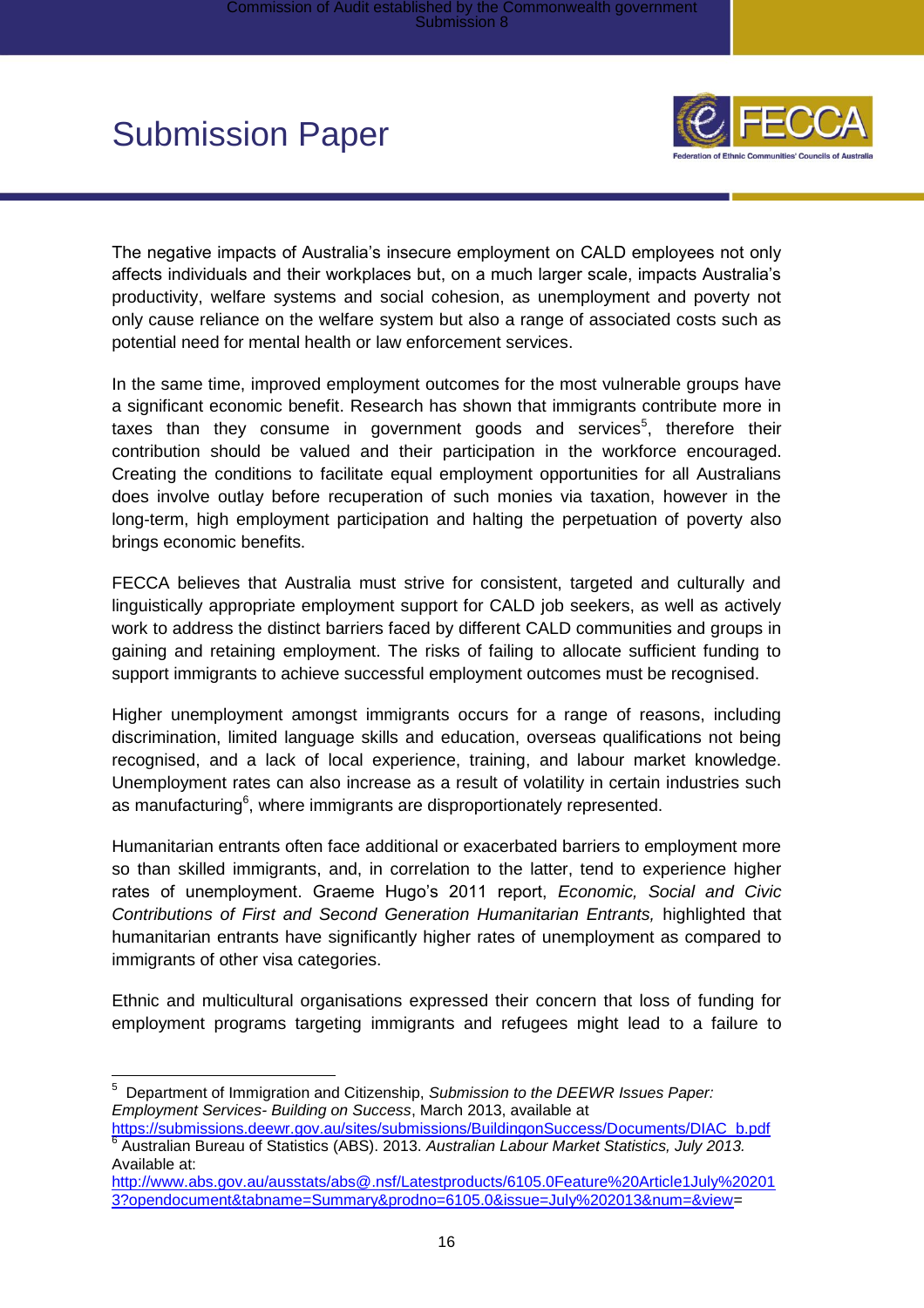

address barriers to employment while increasing social issues such as gambling and alcohol abuse.<sup>7</sup>

Feedback received from the Refugee Council of Australia drew attention to the long-term consequences of policies which place asylum seekers and refugees in situations of enforced dependence or which hamper engagement with and participation in the community, such as the denial of work rights and restrictions on access to educational opportunities (including English language tuition). There was concern that such policies could lead to serious marginalisation and social exclusion over the long term or create intergenerational disadvantage. As noted by a service provider in Melbourne:

*Young people in CD (community detention) participate in schooling but are not eligible to receive a VCE (Victorian Certificate of Education) if they are over 18. Lay over that the lack of work rights and lack of income if you are on a Centrelink payment and the long-term ramifications of this in terms of entrenched poverty. What is the cost of this in the long term?*

FECCA strongly believes that it is in Australia's economic and social interests to ensure that CALD job seekers experience a smooth transition into the labour market to ensure the wealth of skills and experience that they bring is used to its full potential. In turn, sustainable employment opportunities for CALD Australians offer one of the most effective means through which to improve social cohesion and facilitate strong community engagement through the settlement process.

 $\overline{a}$ 7 SBS Podcasts, *Concern over loss of migrant job program*, 8 January 2014, available at [http://www.sbs.com.au/podcasts/naca/radionews/episode/310870/Concern-over-loss-of-migrant](http://www.sbs.com.au/podcasts/naca/radionews/episode/310870/Concern-over-loss-of-migrant-job-program)[job-program](http://www.sbs.com.au/podcasts/naca/radionews/episode/310870/Concern-over-loss-of-migrant-job-program)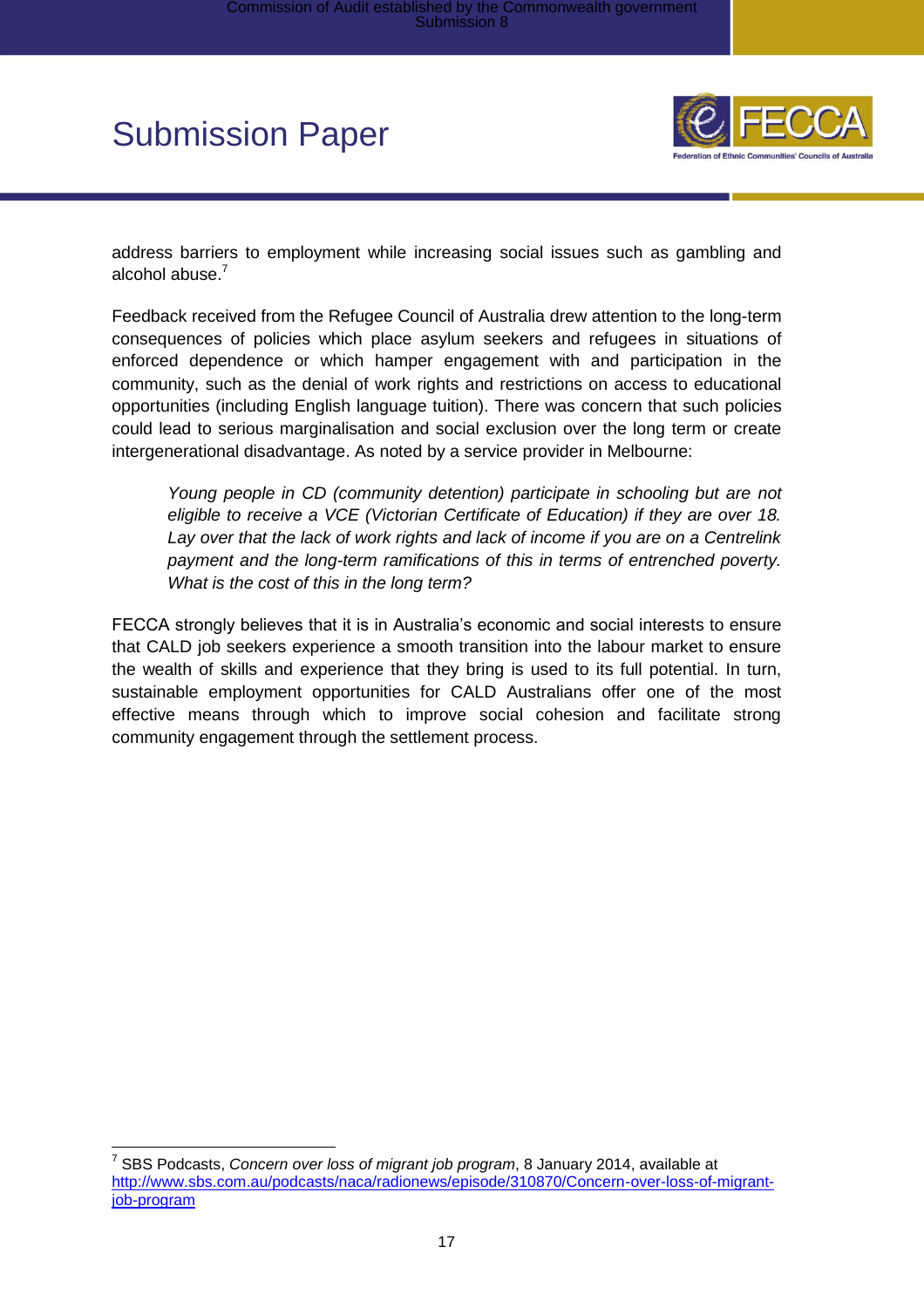

**FECCA recommends that the Commission of Audit consider the allocation of funding to:**

- 1. extend employment assistance services to all newly arrived immigrants, regardless of visa type;
- 2. establish large-scale mentoring and job experience programs for skilled immigrants (including skilled refugees) through government and business sponsorships, and provide career planning and counselling services to all migrants in vocational and further education;
- 3. facilitate and support volunteering opportunities for immigrants and refugees to enable a smoother transition into the Australian workforce;
- 4. facilitate support for study and skills training for young people including refugees and provide initial social services assistance to ensure people can survive while they study or seek appropriate employment;
- 5. strengthen programs linking unskilled refugees to areas with rural labour shortages, which have proven successful;
- 6. implement and support cultural competence training across all Government agencies and organisations funded by the Government. This should involve training staff to recognise and be able to assist in addressing specific barriers faced by CALD job-seekers, such as those associated with Job Services Australia;
- 7. enable Job Services Australia to focus on teaching CALD job seekers about workplace requirements, expectations, and rights, including appropriate avenues for accessing and using appeal and complaint mechanisms. Workplace orientation and work placement programs should also be further resourced. In addition, assessment instruments, such as the Job Seeker Classification Instrument, should be enhanced in terms of cultural appropriateness;
- 8. strengthen and resource post-employment support to assist CALD and new and emerging communities workers to have sustainable and long-term employment;
- 9. recognise the social and economic benefit of existing skills and trades from other cultures to Australia by supporting ethnic entrepreneurs to start new businesses that offer new products or services; and
- 10. dedicate funding specifically to increase immigrant and refugee employment over the forward estimates period.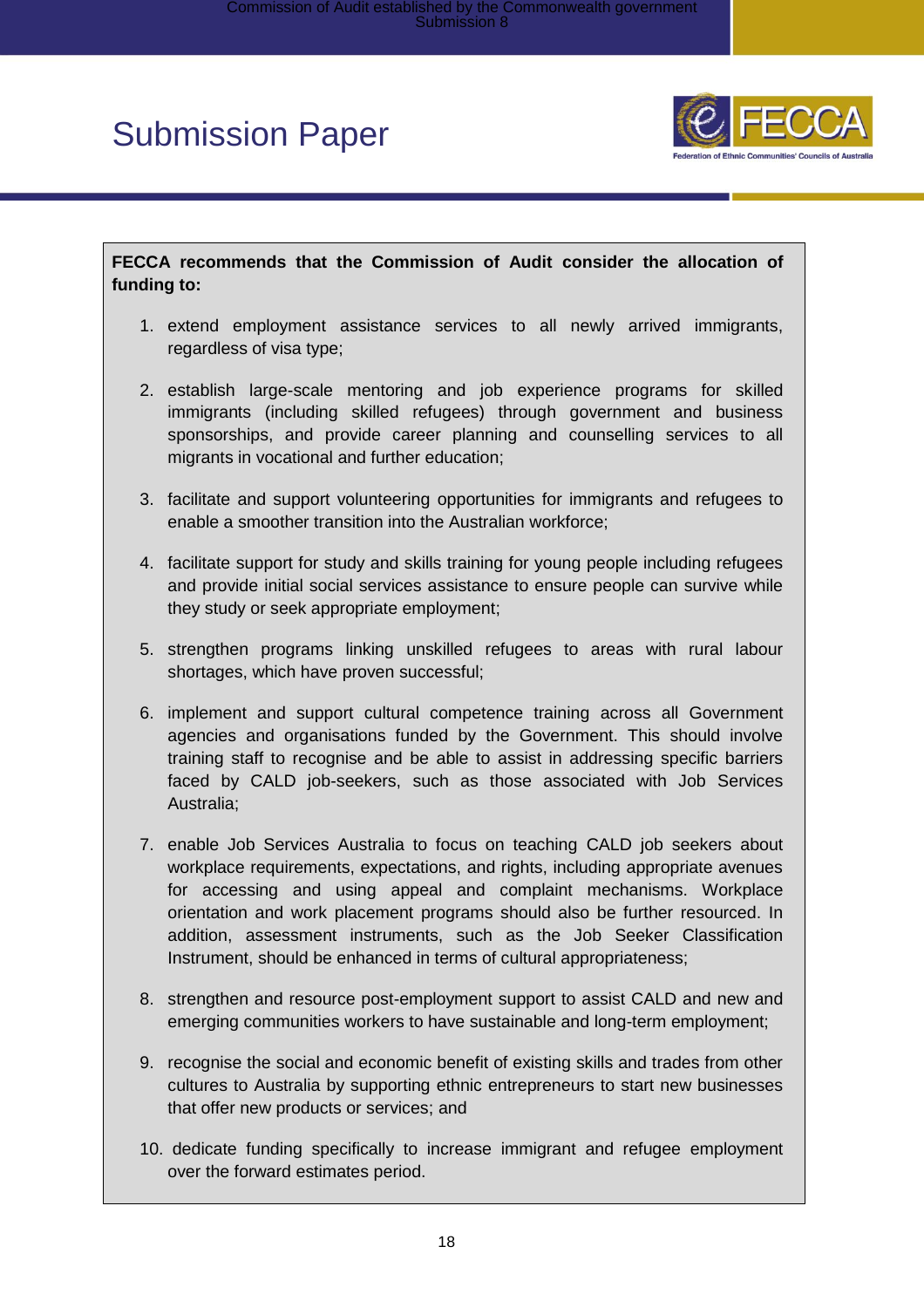

### <span id="page-18-0"></span>**g) The consistency of the Commission's recommendation with the Government's commitments on spending on health, medical research, education, and defence spending**

FECCA seeks the Australian Government's continued support to ensure that all measured geared towards the improvement of services for ageing people from CALD backgrounds are responsive to their needs.

The current aged care system can be difficult for older people, their families and carers to understand and navigate. The sources of information available are wide and varied, often difficult to access and understand and do not support informed decision-making. This is especially the case for people from CALD backgrounds.

A key challenge is to integrate CALD perspectives into the overall aged care and health delivery frameworks so that ageing people from CALD backgrounds have access and equity to a full range of appropriate aged care services, and are empowered and confident in their ability to access them.

The current ten-year aged care reform program is likely to make a positive contribution to improving access to quality ages care for all Australia. The Strategy's primary aims are to:

- deliver important benefits to older Australian that include more support and care at home, better access to residential care (as it is required), increased recognition of carers and people from CALD backgrounds, more support for people with dementia, and better access to information; and
- lay the foundations for longer term sustainable reform through more robust and transparent funding structure, improved quality, transparency, more choices and how it is paid for.

FECCA seeks assurance from the Government that funding already allocated to specific areas aimed at advancing the needs of ageing CALD Australians will continue in its entirety and without revision.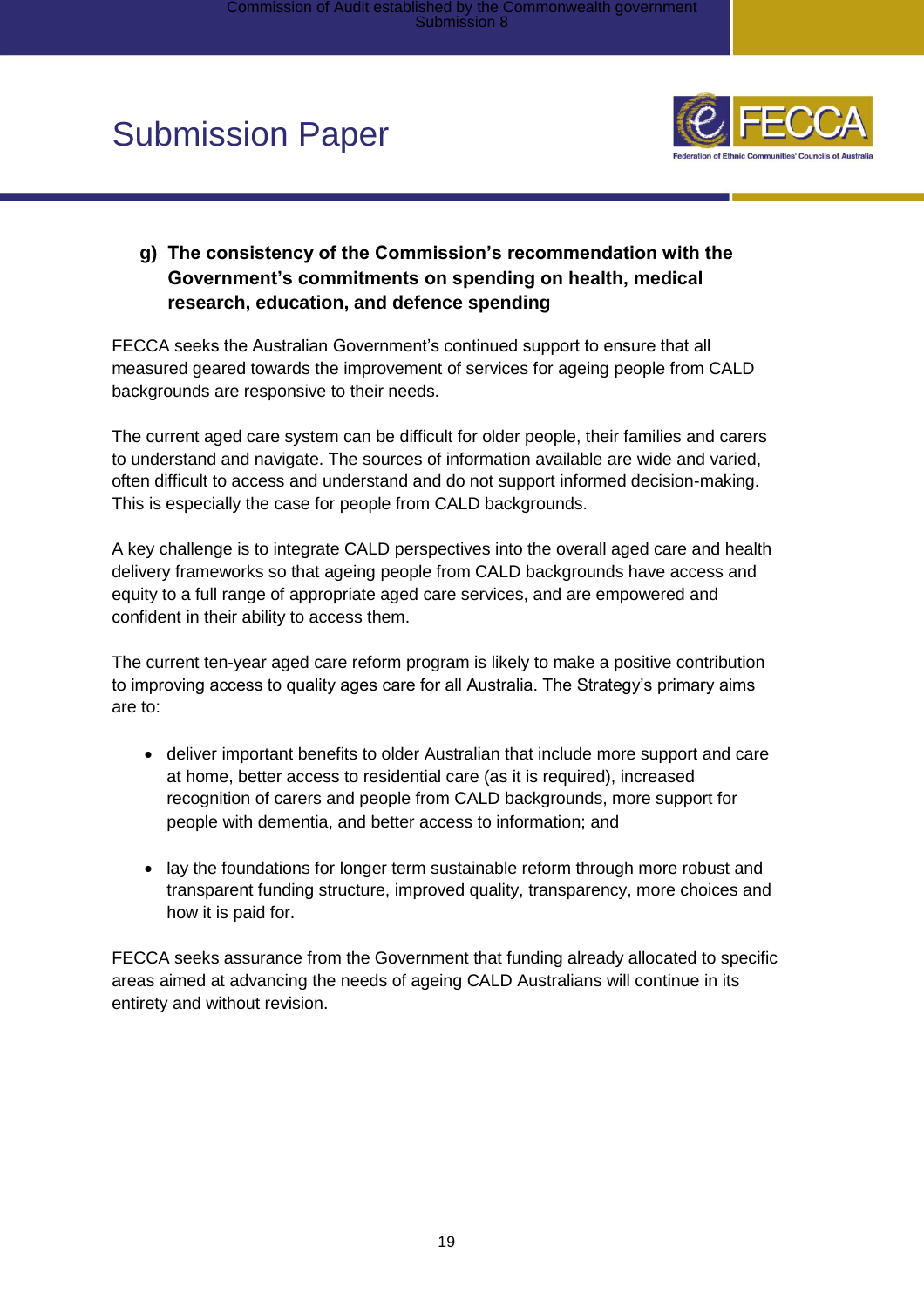

### **FECCA recommends that the Australian Government:** 1. incorporate funds for readily accessible translating and interpreting services where needed; 2. enable Government-funded service providers to up-skill cultural competencies area especially in the aged care work force; 3. implement consumer-directed care in conjunction with moves to enhance health literacy; 4. support increased awareness and understanding of Advanced Care Planning (ACP)for CALD communities through collaborative consultations with key stakeholders and service providers; 5. support develop consultations to promote Mental Health and Suicide Prevention among CALD individuals and communities; 6. develop targeted communications to encourage CALD communities to consider employment and training in Aged Care service delivery, especially for the development of a stable bi-lingual workforce ; and

7. work with CALD communities and organisations, research organisations and other stakeholders to develop a program of research to inform equitable, quality, effective, inclusive and accessible aged care services to CALD communities.

### <span id="page-19-0"></span>**h) The potential impact of any proposed cuts or changes on the structural budget balance of the forward estimates and the next 10 years**

<span id="page-19-1"></span>FECCA has no specific comments on this point at this stage.

**i) The potential impact that any proposed changes to Commonwealth budgeting arrangements might have in undermining public confidence in the provision of Commonwealth government accounts**

From the perspective of CALD Australians, it is important that there is continuity in the provision of services to ensure their effectiveness.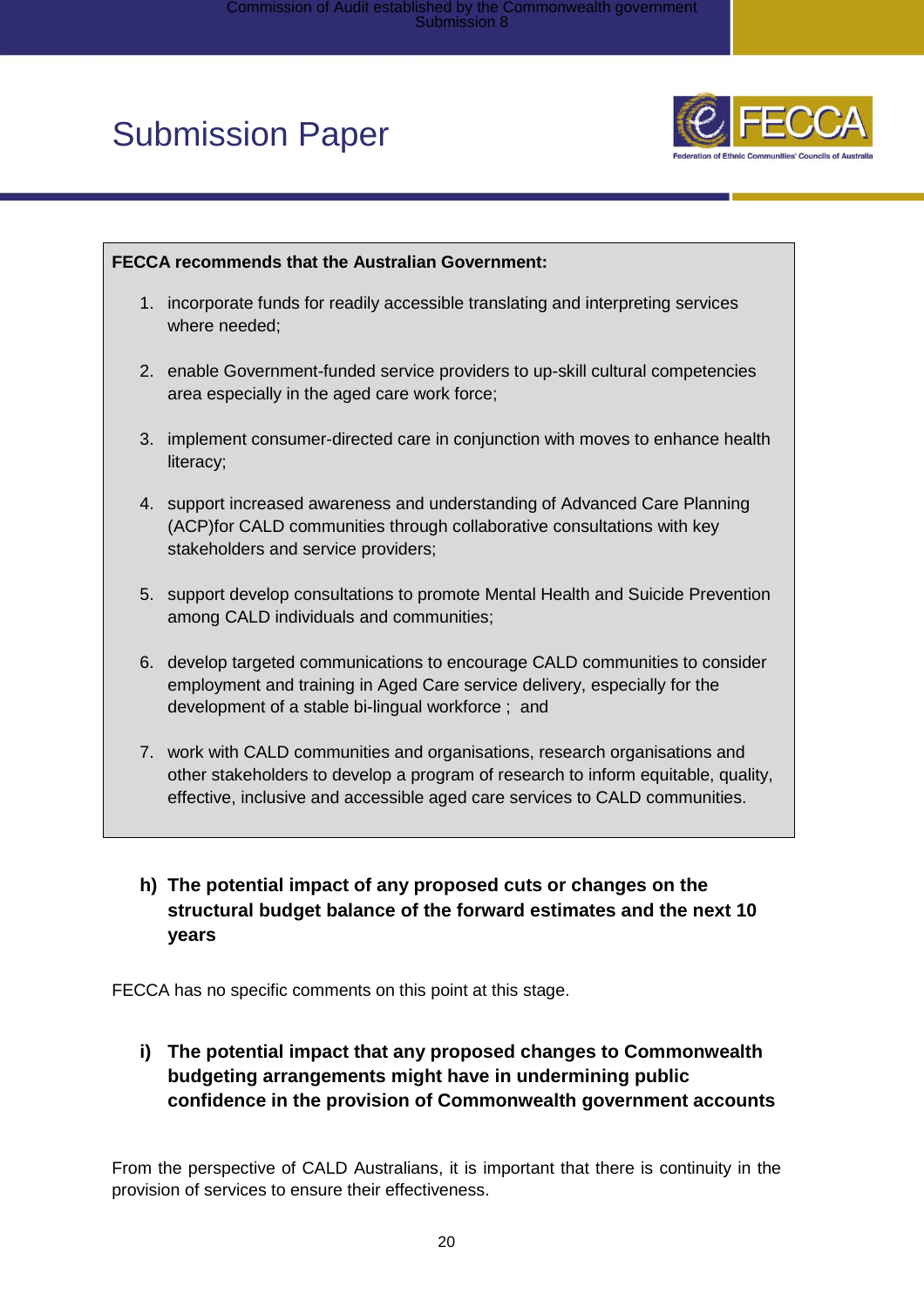

Many CALD clients who access Government services come from a position of distrusting programs, policies and initiatives offered by Government on the basis of their past experiences in their countries of origin. Developing user confidence through effective and ongoing service provision is therefore an important step in providing vital services to disadvantaged members of the community, facilitating social inclusion and community confidence and support for Government policies and programs.

There are carry-on effects regarding lack of consumer confidence in services that are important to recognise in this context. For instance, with regard to employment services, cuts or changes to minimise core services in this area would result in many CALD clients struggling to secure sustainable employment, and therefore lacking confidence in Government to provide necessary support in this respect. The flow-on effect is the subsequent impact on stability in the Australian workforce, whereby CALD workers constitute a substantive worker base, and offer the potential for new skills, experience and perspectives to be offered.

FECCA and other organisations in the multicultural and settlement sectors consider it vital that the needs of a civil society are seriously considered as underpinning economic development. As such, funding cuts that undermine this balance would, by extension, undermine public confidence.

#### **FECCA recommends that the Australian Government:**

- recognise that catering for the needs of a civil society is directly related to the effectiveness of efforts geared towards fostering economic development. As such, funding cuts that undermine this balance would, by extension, undermine public confidence.
- <span id="page-20-0"></span>**j) The potential effects of any proposed cuts or changes on the Government's medium to long term fiscal position, such as reducing future productivity, reducing the tax base and Government revenues, or increasing future demand for government programs or support**

FECCA has previously expressed its concern that cuts in programs such as the BMCP and MCEF have ramifications for social inclusion, the ability of CALD Australians to more effectively participate in the workforce and bring with them skills and experience to allow Australian businesses and organisations to excel. There is subsequently a direct correlation between the cancellation of important programs and activities such as BMCP and MCEF and reductions to future productivity and growth.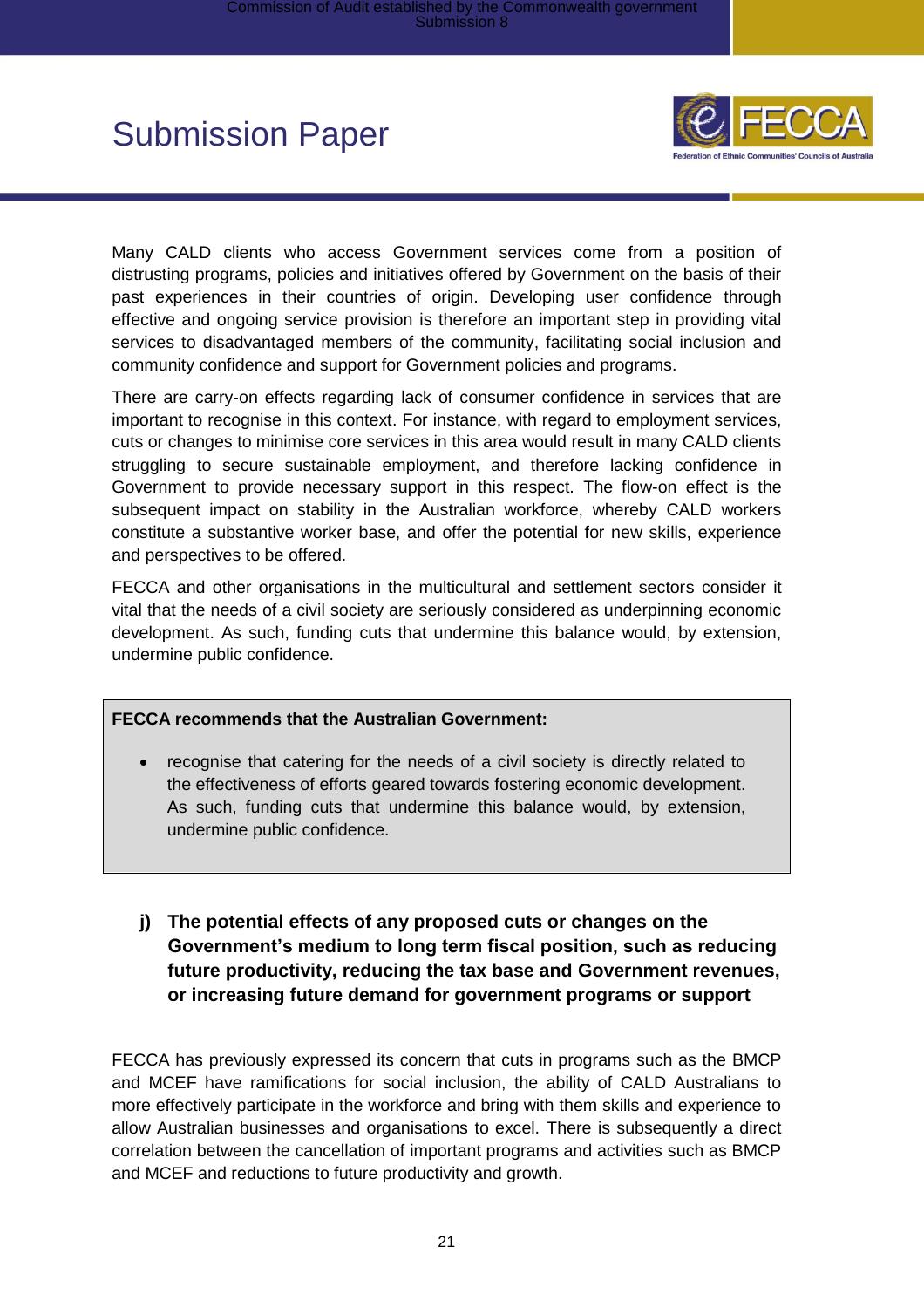

In addition, cuts to such programs as these have the flow-on effect of increasing future demand for similar government programs and support that will inevitably be introduced in response to public demand. Programs and services geared towards supporting CALD Australians will not decrease in accordance with budget cuts on the basis of Australia's cultural diversity constituting a demographic reality that requires recognition and reflection through decision-making processes and the Government's overall fiscal position and planning.

Therefore, given that demand for community and social inclusion programs will not decrease, cuts to these core programs and services now will only result in increasing demand for these services to be even more comprehensive and focussed in their coverage and application in the future. There will also be additional costs associated with potential outsourcing of core services, should the Government no longer control or regulate these.

#### **FECCA recommends that the Australian Government:**

- recognise that cuts to core programs and services catering for CALD Australians will only result in increasing demand for these services to be even more comprehensive and focussed in their coverage and application in the future.
- <span id="page-21-0"></span>**k) whether the Commission's terms of reference are appropriate, and, in particular, whether consideration ought to be given to alternative means of:**
	- **i. improving the efficiency and effectiveness of government expenditure**
	- **ii. improving the state of the Commonwealth's finances and addressing medium term risks to the integrity of the budget position,**
	- **iii. improving the fairness and efficiency of revenue raising, including that businesses cover the full cost of their activities, and that individuals with greater capacity contribute more to government revenue,**
	- **iv. funding infrastructure and enhancing Australia's human, economic and natural capital, or**
	- **v. improving the public service;**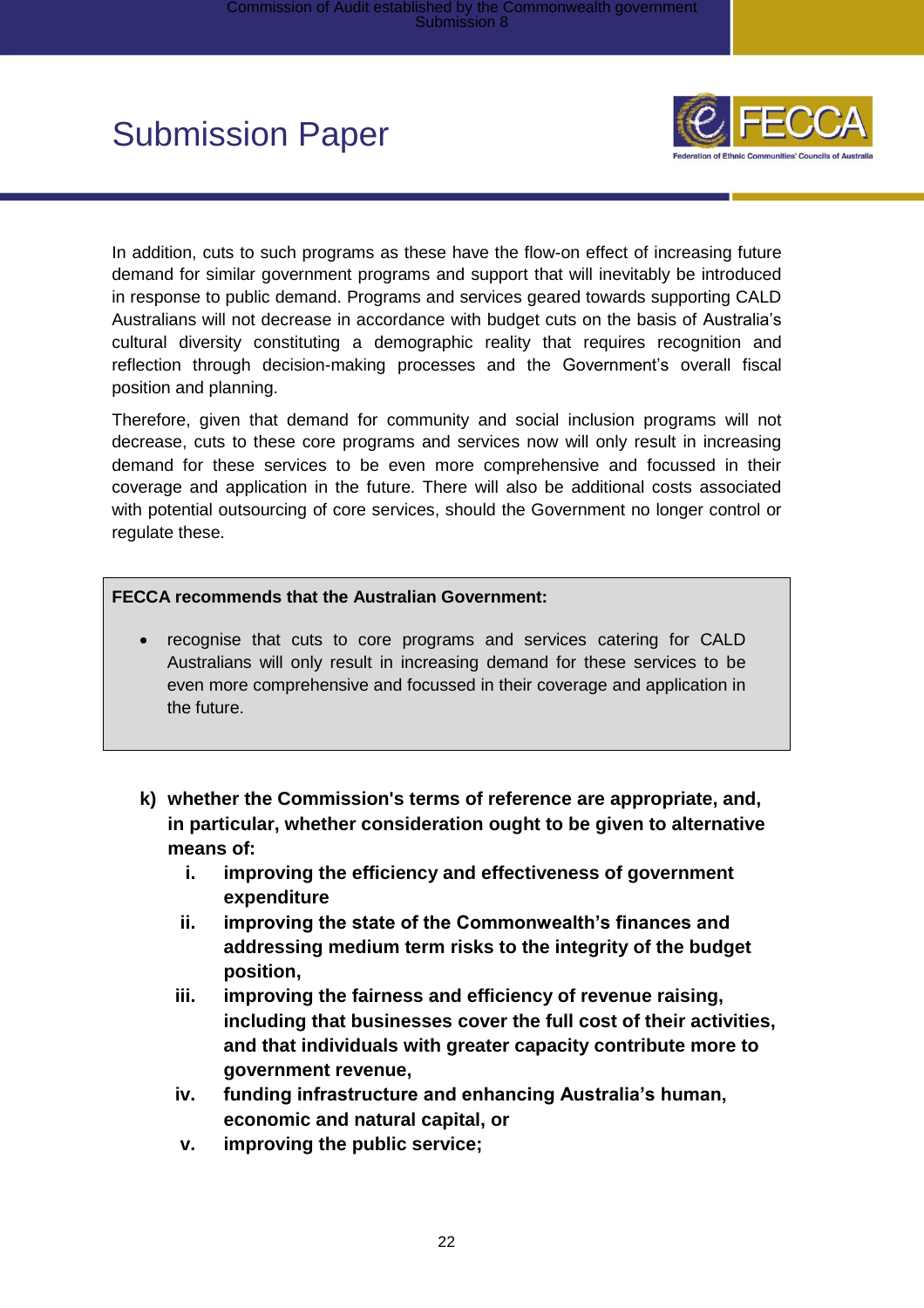

FECCA has the following comments to make with regard to the appropriateness of specific aspects of the Commission's Terms of Reference:

 *"identify areas of unnecessary duplication between the activities of the Commonwealth and other levels of government"*

It is important to ensure that eradicating areas of duplication does not come at the expense of cutting out important services and programs catering for diverse communities and individuals that fulfil functions not otherwise covered by existing Government services. It is important to thoroughly investigate instances of perceived duplication to ensure that unique and vital services are not cut to the detriment of those that access and often rely on them. In summary, it is imperative that community services and programs that support the needs of particularly disadvantaged or excluded groups should not be targeted for budget savings measures.

 *"improve the overall efficiency and effectiveness with which government services and policy advice are delivered"*

It is vital that Government continues to receive advice from communities that they service, and support non-government and community organisations to collect such feedback and advice, in order to ensure that Government receives direct feedback from consumers on the most effective ways through which to target and deliver services. This is vital in ensuring a commitment to the principles of access and equity, now institutionalised in government agencies and departments through the introduction of Agency Multicultural Plans (AMPs).

### <span id="page-22-0"></span>**Conclusion**

In its review of the recommendations forwarded by the Commission of Audit, FECCA requests that the Inquiry focus on:

- the extent to which multicultural services and programs support a large proportion of Australia's diverse population and provide a foundation upon which to foster greater social inclusion and community harmony;
- the extent to which community and non-government organisations such as FECCA offer value for money for the Government, through the provision of feedback on the effectiveness of Government programs and services, and through the targeted delivery of programs for CALD Australians;